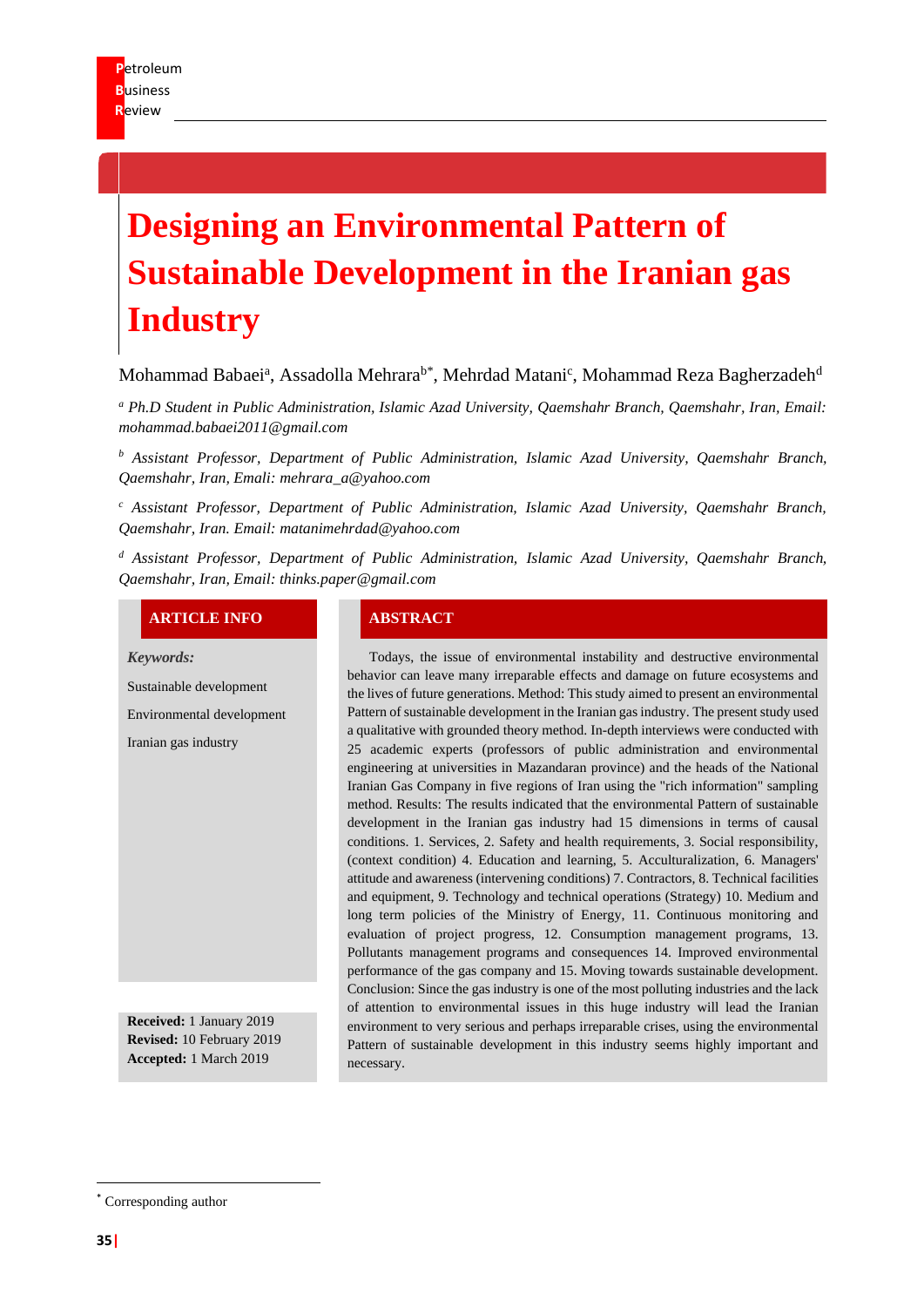# **1. Introduction**

Strengthening the productive power of the country and establishing a strong and dynamic economy which can satisfy the requirements of meeting the needs of the population, including creating jobs and income for the young generation and on the other hand it increases the potentials and possibilities of the country's influence in different commercial markets and realizes the inevitable necessity of cutting its dependence on oil in the field of sustainable exports, requires the expansion and deepening of the process of industrialization or economic growth, structural change, technological transformation, and sustainable development in all industries of the country (Mohebi et al., 2017). Todays, sustainable development is an inevitable necessity. On the contrary of the previous Patterns of development, the sustainable development approach emphasizes comprehensive development while social justice and environmental considerations are among its basic dimensions. During the recent decades, the environment has been considered from different economic and social aspects and its interaction with the energy sector, population, and economic growth has been the focus of many scientific discussions. The results of several studies indicated a strong relationship between the level of economic activity and energy consumption. Energy, as the driving force of most productive and service activities, has a special place in economic growth and development and consumption. Unlike the excessive energy, especially fossil fuels energy increases environmental pollution regardless of their consumption efficiency.

Currently, fossil fuels supply more than 77% of the world's total energy consumption (Barrett and Worden, 2014: 19). These fuels threaten the environment by producing greenhouse gases and other pollutants and destroying the ozone layer, resulting in global warming. Nevertheless, humans still depend on fossil fuels for energy production. Based on the Organization for Economic Co-operation and Development (OECD) in 2001, nearly all environmental factors, including soil, and climate were directly affected by human activities. in addition, population growth can exacerbate this crisis (Sadat Hashemi, Nasrollahi and Bameri, 2016). Identifying the forces which affect the environment is highly important and useful in adopting appropriate policies. Many researchers considered the inappropriate relationship between human and nature as one of the main reasons for the negative effects of the environment (Bargaoui et al., 2014). Due to the undeniable role of fossil energy use in increasing greenhouse gases, it is

essential to regard the intensity and type of the effect of energy use and the factors affecting energy use on sustainable development. Furthermore, the rapid growth of the population during the past few decades unlike the decline in growth during the recent year have made many experts to regard the potential benefits and harms of this change (Sadat Hashemi, Nasrollahi and Bameri, 2016). More than one-fifth of global carbon dioxide emissions originates from transportation activities and more than one quarter of the world's electricity is consumed by households and such rates are rising in the housing sector in developed and developing countries. Although nongreenhouse gas compression technology is used in some countries for generating electricity, two-thirds of the generated electricity still comes from fossil fuels. Further, it should be noted that many alternatives to fossil fuels have adverse environmental effects. For instance, wind turbines have a negative effect on bird migration. The electricity generated by water power is generated by massive engineering construction projects which emit carbon dioxide and can result in unwanted changes in the migration of people, wildlife, and ecosystem. Nuclear energy has increased security concerns and its use in other areas, including military strikes. Ultimately, transportation and energy at the individual level are very widely consumed and are more severely affected by wealth and population compared to other environmental factors (Liddle, 2013). In terms of the significance of the present research, it should be noted that the results of the study can provide a suitable Pattern for the macro decision-makers due to the lack of such research in the gas industry by using the opinions of experts in the field of gas industry, environmental and academic experts. Thus, basic steps can be taken for the sustainable comprehensive development of the country, especially environmental sustainability. Due to the importance of this issue, the present study sought to develop an environmental Pattern of sustainable development in the Iranian gas industry because the Iranian gas industry as one of the most essential industries which strongly affected the economy of the country during the recent years will cause irreparable damage to the environment. Thus, the present study sought to answer the question: What is the environmental Pattern of sustainable development in the Iranian gas industry? What are its dimensions?

#### **2. Materials and Method**

Based on the objective of the present study, which was to design an environmental Pattern of sustainable development in the Iranian gas industry, the research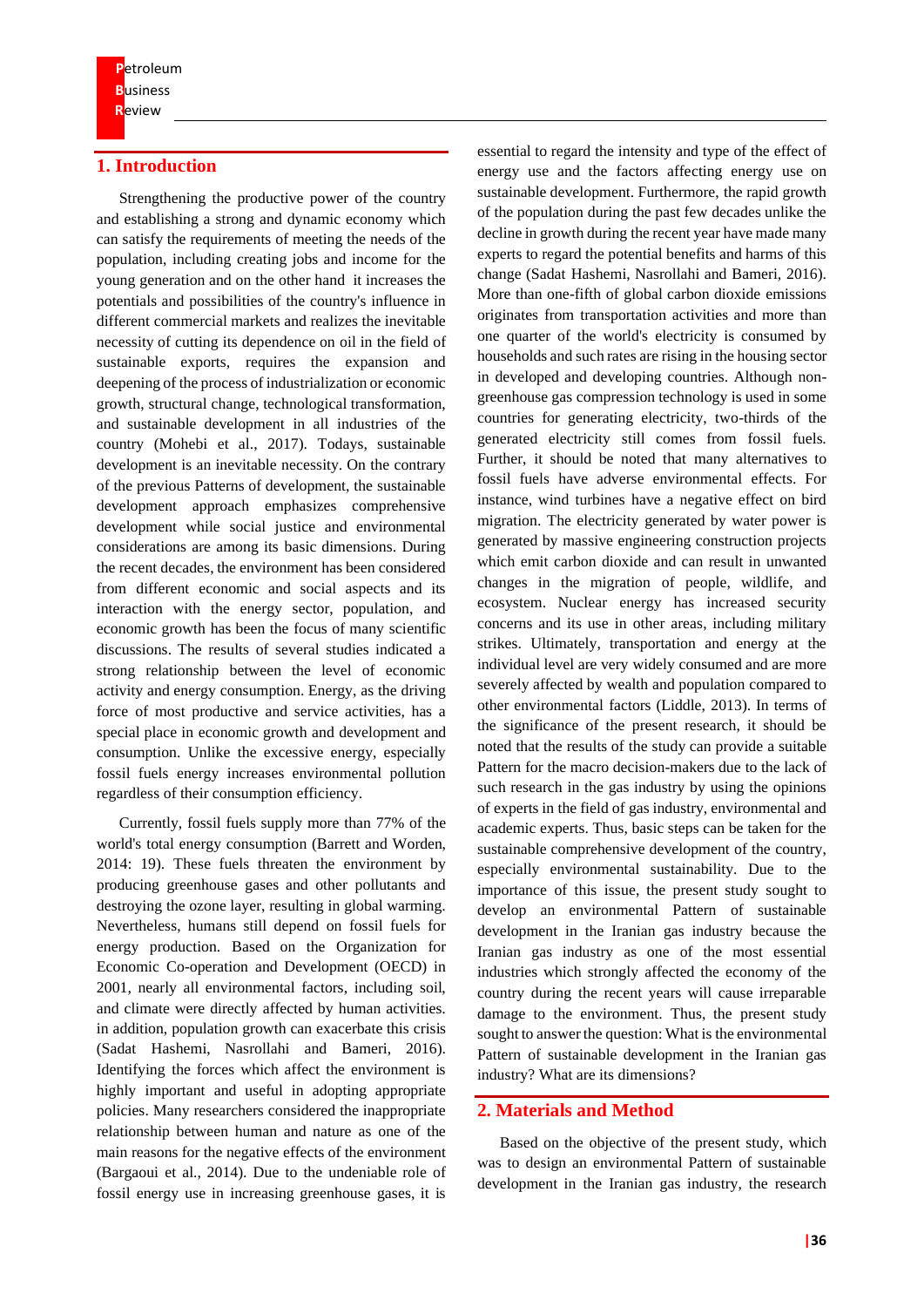

Volume 4, Issue 1 March 2020

design was qualitative with grounded theory. The population of this study in the qualitative part included 25 subjects including academic experts (professors in the field of public administration and environmental engineering in universities of Mazandaran province) and the heads of the National Iranian Gas Company being selected in five regions of Iran. In-depth interviews were conducted. The interviews continued until the theoretical saturation was reached and then stopped. The characteristics required for individuals to be experts were mastery on the subject of sustainable development, mastery on environmental issues, and mastery on the subject of sustainable environmental development. Also, the technique used in this article is Delphi method.

# **3. Data Collection Method "Grounded Theory"**

For the first time, Glaser and Strauss introduced the data theorizing strategy of the grounded theory to the scientific community (Haghgooyan et al., 2015). According to Strauss and Corbin, the grounded theory is what being inductively obtained from studying a phenomenon and representing that phenomenon. The grounded theory procedure is a qualitative research method using a series of systematic procedures to create inductive theories about a phenomenon (Strauss and Corbin, 2011). Grounded theory begins by creating theory in an inductive way and attempting to understand everyday events properly, trying to understand the world of the participants, as they have created, making relationships between concepts, events, and affairs which perhaps create abstract concepts that may be difficult to do with a little research. Grounded theory requires the individual to derive structures and rules directly from the direct data not from previous studies and theories (Gal et al., 2014). Thus, the researcher fails to start the project with a previous theory in mind, but he allows the emergence of a theory of information and data, a theory derived from data is more likely to be real than a theory obtained by putting together a series of concepts based on experiences or guesses. This study used the grounded theory as research method and a method for analysis because the researcher used it as a research method and then due to the use of semistructured interviews based on grounded theory and due to the lack of a coherent theoretical framework for designing an environmental Pattern of sustainable development in the Iranian gas industry.



Based on a systematic approach, the interviews were conducted using the content analysis technique during three coding steps (open coding, axial coding and selective coding). (Strauss and Corbin, 2011) to extract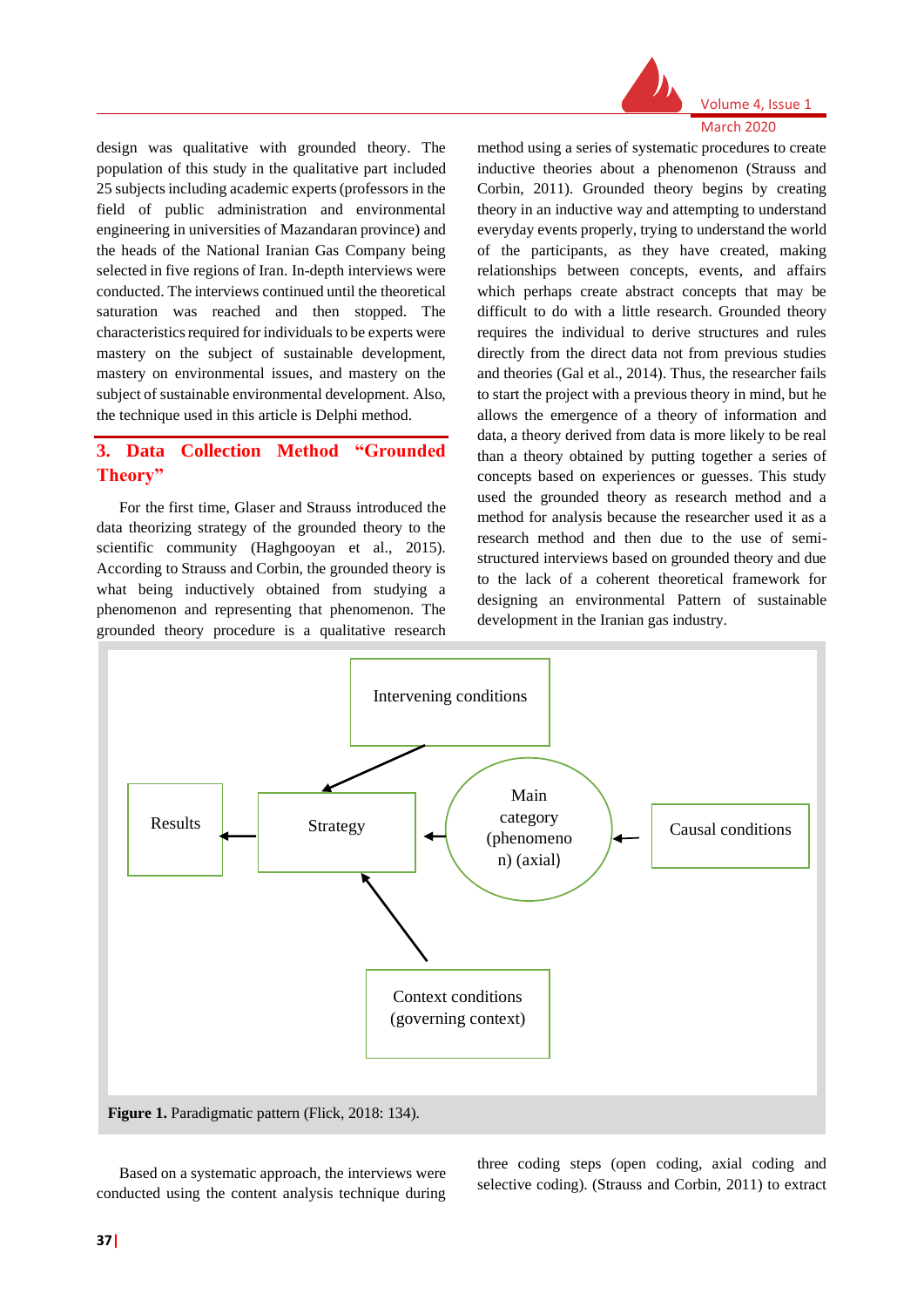the data needed for explaining the paradigmatic Pattern and achieving the final theory and then the basic codes and axes were identified. Based on the systematic approach of grounded theory, it should go through three coding stages and present a logical paradigm or an idea of an evolving theory in order to analyze the collected qualitative data and formulate a theory (Bazargan Harandi, 2018). The process of conducting the grounded theory in this study in form of paradigmatic Pattern dimensions is as follows:

- Phenomenon: This category (phenomenon) is the conceptual label being considered for the framework or design. Based on the paradigmatic Pattern, phenomenon is considered as an axial class in the research process and its relationship is considered with other classes. This relationship can be realized in the following five categories, as briefly explained below.
- Causal conditions: It refers to what causes the formation of an axial phenomenon or class. These conditions form a set of factors along with their characteristics.
- Context conditions: It refers to a set of concepts, classes, or variables which affect interactions. Context conditions are opposite to causal conditions which are a set of active variables. It is highly difficult to separate the context variables from the causal variables.
- Intervening conditions: It refers to structural conditions which facilitate or limit the intervention of other factors and affect actions and interactions.
- Strategies: It refers to all micro and macro measures which help to improve and strengthen the formation of the studied process under study.
- Consequences: Some variables indicate the results and consequences which result from the adoption of strategies (Strauss and Corbin, 2011).

# **4. Definitions of Concepts**

**Sustainable Development:** Sustainable Development is the organizing principle for meeting human development goals while simultaneously sustaining the ability of natural systems to provide the natural resources and ecosystem services on which the economy and society depend. The desired result is a state of society where living conditions and resources are used to continue to meet human needs without undermining the integrity and stability of the natural system. Sustainable development can be defined as development that meets the needs of the present without compromising the ability of future generations to meet

their own needs (Shaker, 2015: 35). Sustainable development is development that meets the needs of the present without compromising the ability of future generations to meet their own needs. It contains within it two key concepts: The concept of 'needs', in particular, the essential needs of the world's poor, to which overriding priority should be given; and The idea of limitations imposed by the state of technology and social organization on the environment's ability to meet present and future needs (Hickel, 2019: 879). The United Nations Global Compact Cities Programme has defined sustainable political development in a way that broadens the usual definition beyond states and governance. The political is defined as the domain of practices and meanings associated with basic issues of social power as they pertain to the organisation, authorisation, legitimation and regulation of a social life held in common. This definition is in accord with the view that political change is important for responding to economic, ecological and cultural challenges. It also means that the politics of economic change can be addressed. They have listed seven subdomains of the domain of politics: Organization and governance, Law and justice, Communication and critique, Representation and negotiation, Security and accord, Dialogue and reconciliation and Ethics and accountability (James, 2015: 174-176).

**Air pollution:** Air pollution is the presence of substances in the atmosphere that are harmful to the health of humans and other living beings, or cause damage to the climate or to materials. There are different types of air pollutants, such as gases (such as ammonia, carbon monoxide, sulfur dioxide, nitrous oxides, methane and chlorofluorocarbons), particulates (both organic and inorganic), and biological molecules. Air pollution may cause diseases, allergies and even death to humans; it may also cause harm to other living organisms such as animals and food crops, and may damage the natural or built environment. Both human activity and natural processes can generate air pollution (Gonzalez, 2012: 66). Air pollution is a significant risk factor for a number of pollution-related diseases, including respiratory infections, heart disease, and COPD, stroke and lung cancer. The human health effects of poor air quality are far reaching, but principally affect the body's respiratory system and the cardiovascular system. Individual reactions to air pollutants depend on the type of pollutant a person is exposed to, the degree of exposure, and the individual's health status and genetics. Indoor air pollution and poor urban air quality are listed as two of the worlds worst toxic pollution problems in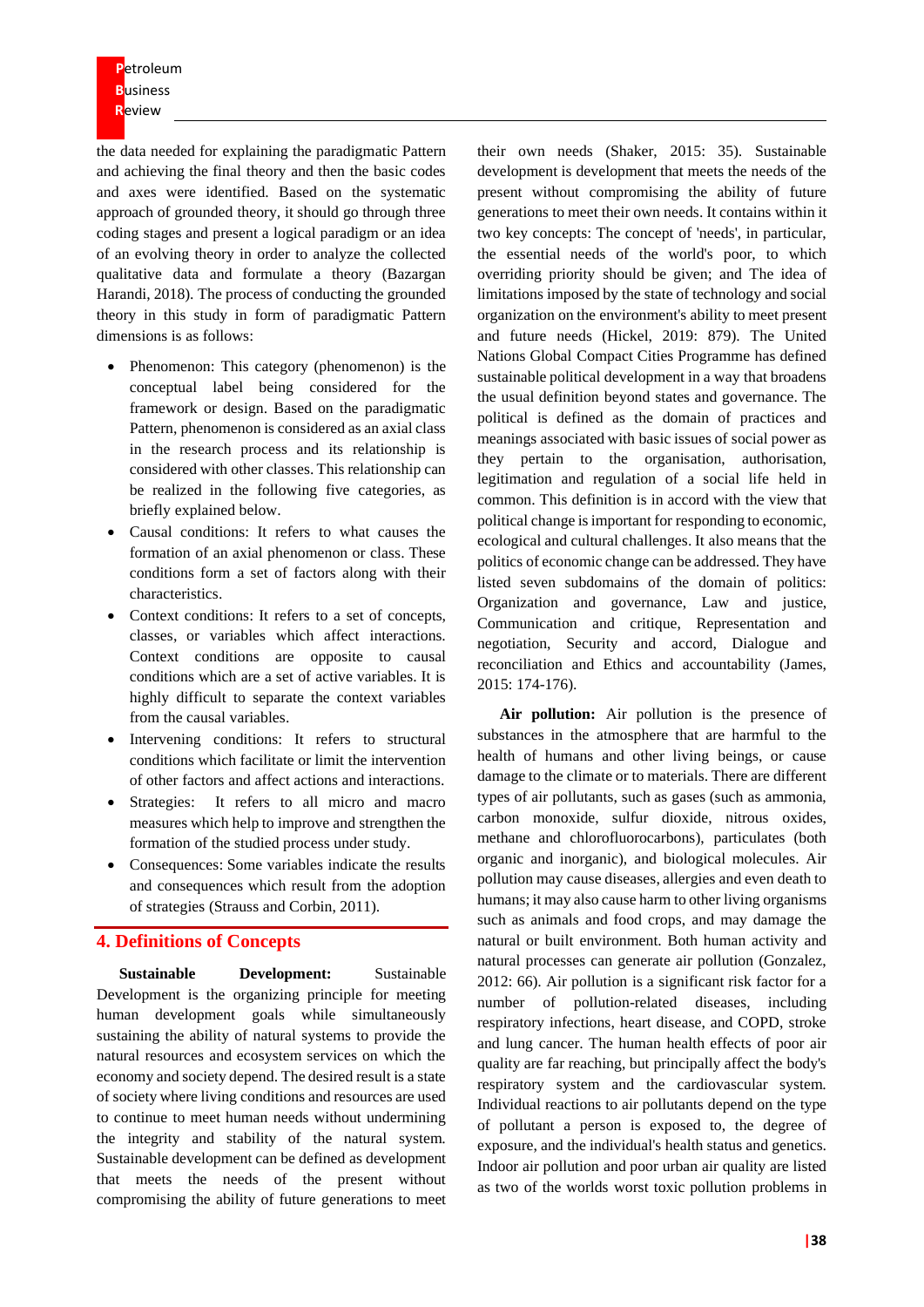

March 2020

the 2008 Blacksmith Institute World's Worst Polluted Places report. Outdoor air pollution alone causes 2.1 to 4.21 million deaths annually. Overall, air pollution causes the deaths of around 7 million people worldwide each year, and is the world's largest single environmental health risk. Productivity losses and degraded quality of life caused by air pollution are estimated to cost the world economy \$5 trillion per year. Various pollution control technologies and strategies are available to reduce air pollution (Mosley, 2013: 118).

**Fossil fuel:** A fossil fuel is a fuel formed by natural processes, such as anaerobic decomposition of buried dead organisms, containing organic molecules originating in ancient photosynthesisthat release energy in combustion. Such organisms and their resulting fossil fuels typically have an age of millions of years, and sometimes more than 650 million years. Fossil fuels contain high percentages of carbon and include petroleum, coal, and natural gas (Liodakis, 2011: 94-95). Peat is also sometimes considered a fossil fuel. Commonly used derivatives of fossil fuels include kerosene and propane. Fossil fuels range from volatile materials with low carbon-to-hydrogen ratios (like methane), to liquids (like petroleum), to nonvolatile materials composed of almost pure carbon, like anthracite coal. Methane can be found in hydrocarbon fields alone, associated with oil, or in the form of methane clathrates. As of 2018, the world's main primary energy sources consisted of petroleum (34%), coal (27%), and natural gas (24%), amounting to an 85% share for fossil fuels in primary energy consumption in the world. Non-fossil sources included nuclear (4.4%), hydroelectric (6.8%), and other renewables (4.0%, including geothermal, solar, tidal, wind, wood, and waste) the share of renewables (including traditional biomass) in the world's total final energy consumption was 18% in 2018. Compared with 2017, world energyconsumption grew at a rate of 2.9%, almost double its 10-year average of 1.5% per year, and the fastest since 2010. Although fossil fuels are continually formed by natural processes, they are generally classified as nonrenewable resources because they take millions of years to form and known viable reserves are being depleted much faster than new ones are generated. Most air pollution deaths are due to fossil fuel combustion products, it is estimated to cost over 3% of global GDP, and fossil fuel phase-out would save 3.6 million lives each year (Johnson, 2014: 56-58).

**Natural environment:** The natural environment encompasses all living and non-living things occurring naturally, meaning in this case not artificial. The term is

most often applied to the Earth or some parts of Earth. This environment encompasses the interaction of all living species, climate, weather and natural resources that affect human survival and economic activity (Oldroyd, 2006: 74). The concept of the natural environment can be distinguished as components:

- Complete ecological units that function as natural systems without massive civilized human intervention, including all vegetation, microorganisms, soil, rocks, atmosphere, and natural phenomena that occur within their boundaries and their nature.
- Universal natural resources and physical phenomena that lack clear-cut boundaries, such as air, water, and climate, as well as energy, radiation, electric charge, and magnetism, not originating from civilized human actions (Adams, 2006: 29).

### **5. Background Research**

Ali PourAli et.all in article" The Study of Human Development Dimensions (Education, Health, and Welfare) Effects on Environmental Performance Index" believe that Many governments have realized that they could not isolate environmental performance apart from other measures of development. Hence, the necessity of HDI improvement with the environmental dimensions was a theme of discussion during the most recent Rio+20-United Nation Conference on Sustainable Development (2012), as part of Millennium Development Goals. Since the Human Development Index can describe social development and economic development simultaneously, the main goal of this study is to examine the impact of the dimensions of human development index, especially education, on the Environmental Performance Index. The results based on the panel data fixed effects model using GLS in the 101 selected countries during 2005-2015 show that the three dimensions of the Human Development Index, namely health, education, and welfare, have a positive and significant effect on the environmental performance.

Mojtaba Azizi and Adeleh Moghaddam in article "Provide a model for managing technology development projects in the Iranian gas industry" believe that the main challenge in this regard is not paying enough attention to the life cycle of technology development projects and not considering sufficient flexibility in planning and managing these projects. In other words, these projects are a plan consisting of several projects that are carried out in several stages, and some of these stages also consist of several sub-projects that require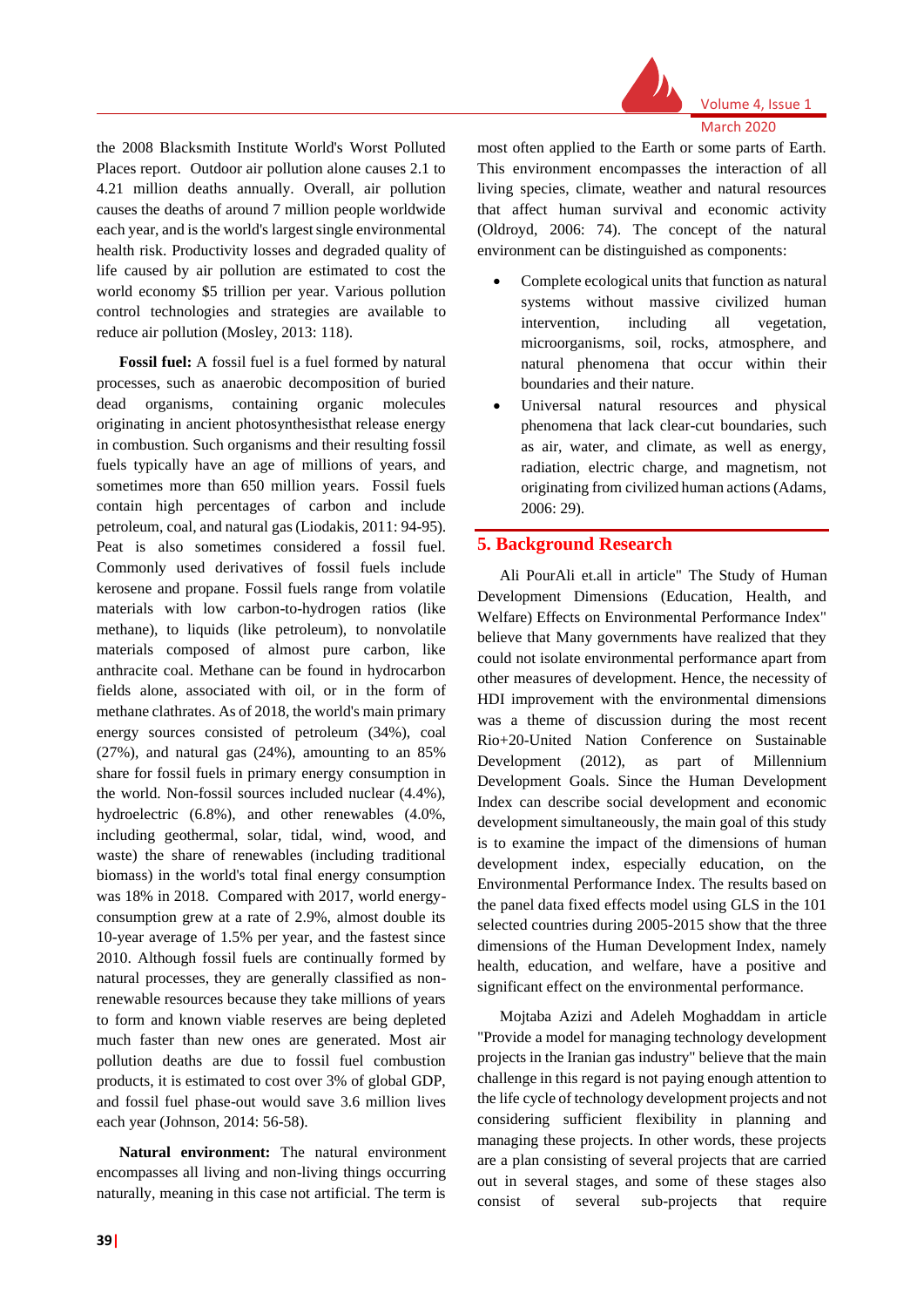communication and interaction between them at a higher level than separate individual management. These projects should be guided and led. Although it is better to identify and analyze hazards by downsizing a complex technology to smaller units or stages, if the coordination and interaction between these stages is not managed on a macro level and with a strategic view, the macro view of the entire life cycle from the beginning An acceptable result will not be achieved until the end of the project is maintained.

Simon W. Tai and Jung Wan Lee in an article entitled:"Environmental Management and Sustainable Development in the Oil and Gas Industry" belive that the important part of the sustainable growth is environmental management. Eco-efficiency states the necessity of success in both economic and environmental performance. It means turning over the capital stock and introducing new cleaner production processes and new products that would be environmentally friendly instead of the older polluting factories. It also means reducing waste, implementing recycling and reuse, using fewer and less toxic materials, and using energy and water more efficiently. A special program depending on formulated monitoring problems and tasks should be developed for each project in the oil and gas industry. Overall, in order to achieve sustainable development, environmental sustainability should constitute an integral part of the growth process and cannot be considered in isolation from it. A good balance between economic development and environmental sustainability is one of the main tasks of contemporary management in the oil and gas industry. Much has already been achieved, but the industry recognizes that even more can be accomplished. A company which aspires to be sustainable in the market has to follow the principles of a learning business. We live in a world that is increasingly shaped by sustainable development issues, such as energy security, climate change, water availability, the degradation of ecosystems. These challenges are becoming central to business competitiveness and long-term success. Likewise, the need for cooperation between government, industry and civil society to foster a more sustainable future is becoming ever more urgent.

Erik E Cordes in an article entitled "Environmental Impacts of the Deep-Water Oil and Gas Industry: A Review to Guide Management Strategies" belive that the industrialization of the deep sea is expanding worldwide. Expanding oil and gas exploration activities in the absence of sufficient baseline data in these ecosystems has made environmental management challenging. Here,

we review the types of activities that are associated with global offshore oil and gas development in water depths over 200 m, the typical impacts of these activities, some of the more extreme impacts of accidental oil and gas releases, and the current state of management in the major regions of offshore industrial activity including 18 exclusive economic zones. Direct impacts of infrastructure installation, including sediment resuspension and burial by seafloor anchors and pipelines, are typically restricted to a radius of approximately 100 m on from the installation on the seafloor. Discharges of water-based and low-toxicity oilbased drilling muds and produced water can extend over 2 km, while the ecological impacts at the population and community levels on the seafloor are most commonly on the order of 200-300 m from their source. These impacts may persist in the deep sea for many years and likely longer for its more fragile ecosystems, such as coldwater corals. This synthesis of information provides the basis for a series of recommendations for the management of offshore oil and gas development. An effective management strategy, aimed at minimizing risk of significant environmental harm, will typically encompass regulations of the activity itself (e.g. discharge practices, materials used), combined with spatial (e.g. avoidance rules and marine protected areas) and temporal measures (e.g. restricted activities during peak reproductive periods).

#### **6. Findings**

In the qualitative part of the research, the main focus of the study was related to the exploration of the factors affecting dimensions, components, and indicators related to the design of the environmental Pattern of sustainable development in the Iranian gas industry regarded as the main concept. In order to achieve this, first the main categories and sub-components were presented based on open and axial coding of data from in-depth and exploratory interviews with key experts and refinement of conceptual codes. Accordingly, the data were examined at the sentence and phrase level for each of the interviews and conceptual codes were extracted from the transcripts of the interviews to perform open and axial coding in the first stage. Then, these components were organized in form of sub-categories and named by continuous review by performing refinement and reduction operation. The transcript of interviews was reviewed to ensure that each of the concepts and categories was organized properly. Logical saturation was performed for the main categories and subcategories by reviewing the categories.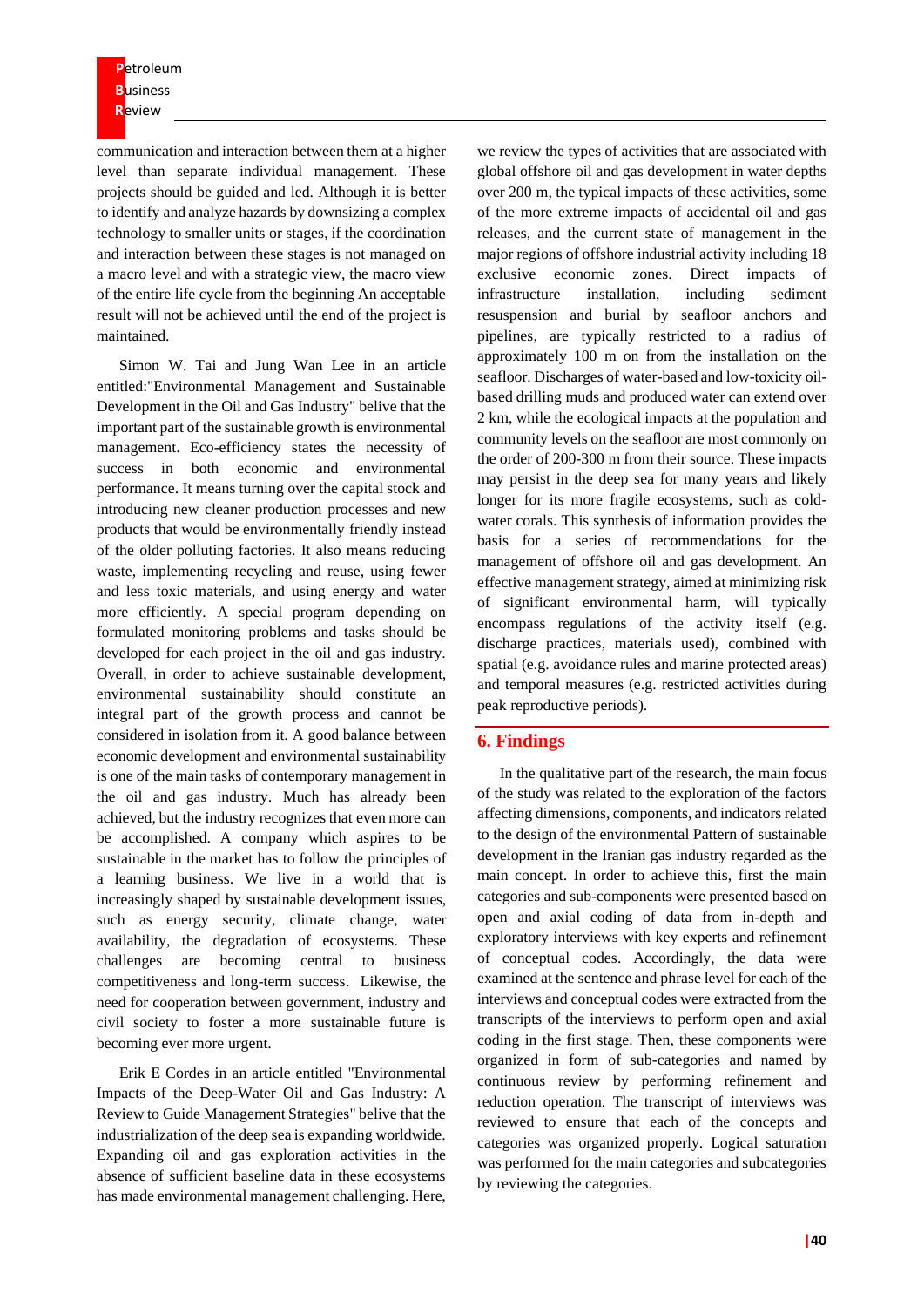

Volume 4, Issue 1 March 2020

Open and axial coding stopped when a significant classification was achieved after several reviews of interview transcripts. In general, 329initial conceptual codes were obtained from the analysis of qualitative research data in the coding stage. After reviewing and matching these codes and eliminating the repeated codes, the common codes were achieved and indicated the coding of conducted in in-depth and individual interviews being elicited from the transcript of the interviews.

# **7. Data Description Based on Open Coding**

The findings of the qualitative part were in form of findings obtained from the coding results with the content analysis approach and concepts from data. The most basic work at this step is open coding. Accordingly, common concepts of recording units were counted and common codes were counted. Table 1 shows the frequency of the percentage of experts in interviews to the most significant categories resulting from open coding.

**Table 1.** Results of open coding and code number of the interviewee to each factor according to experts.

| <b>Examples</b>                                                                                                                                                                                                                                                                                                                                                                                                                                                                                                                                                                                                                                                                   | <b>Code number</b> | <b>Main categories</b>                                                                                                                                                                                                                                                                                                                                                     |
|-----------------------------------------------------------------------------------------------------------------------------------------------------------------------------------------------------------------------------------------------------------------------------------------------------------------------------------------------------------------------------------------------------------------------------------------------------------------------------------------------------------------------------------------------------------------------------------------------------------------------------------------------------------------------------------|--------------------|----------------------------------------------------------------------------------------------------------------------------------------------------------------------------------------------------------------------------------------------------------------------------------------------------------------------------------------------------------------------------|
| Basically, gas supply to various parts of the<br>country, including mountainous areas, is the<br>protection of forests and the environment because<br>if the gas company can limit a family from using<br>wood and forest for home heating and instead<br>make them use gas energy, it means protecting the<br>environment. Negative - sometimes the destruction<br>of the environment in implementing the gas supply<br>projects. Positive - Establishment of HSE unit for<br>improving the processes of the company in<br>environmental<br>protection<br>continuous<br>and<br>monitoring of contractors' performance in the<br>effective implementation of gas supply projects. | $\mathbf{1}$       | Gas supply to various parts of the country,<br>including forest and mountainous areas<br>Limiting the use of wood for home heating<br>by replacing gas<br>Creating a unit for health, safety and<br>environment unit to protect the environment<br>Continuous monitoring of contractors'<br>performance<br>in<br>effective<br>the<br>implementation of gas supply projects |
| Continuous<br>of<br>monitoring<br>contractors'<br>explaining<br>the<br>environmental<br>performance,<br>strategy, commitment of senior managers to social<br>of new<br>environmental<br>responsibility,<br>use<br>technologies, monitoring and controlling the<br>proper drilling, protecting forests and pastures in<br>the implementation of projects to improve<br>environmental activities are effective in the gas<br>industry Iran.                                                                                                                                                                                                                                         | $\mathbf{1}$       | Continuous monitoring of contractors'<br>performance<br>Explaining the environmental strategy<br>Commitment of senior managers to social<br>responsibility<br>use of new environmental technologies<br>monitoring and controlling the proper<br>drilling, protecting forests and pastures in<br>the implementation of projects                                             |
| Fuel supply is a social responsibility. In addition,<br>responding to negative effects on the environment.<br>Protecting the forest and the environment is one of<br>the missions of the National Gas Company in the<br>line with social responsibility and preservation of<br>forests and the environment.<br>When the<br>development of gas to mountainous areas is a<br>priority in the plans of the National Gas Company,<br>it means not cutting down trees for the home<br>heating system.                                                                                                                                                                                  | $\overline{2}$     | Responding to negative environmental<br>effects<br>Preserving the forests and the environment<br>No cutting of trees and wood for home<br>heating system                                                                                                                                                                                                                   |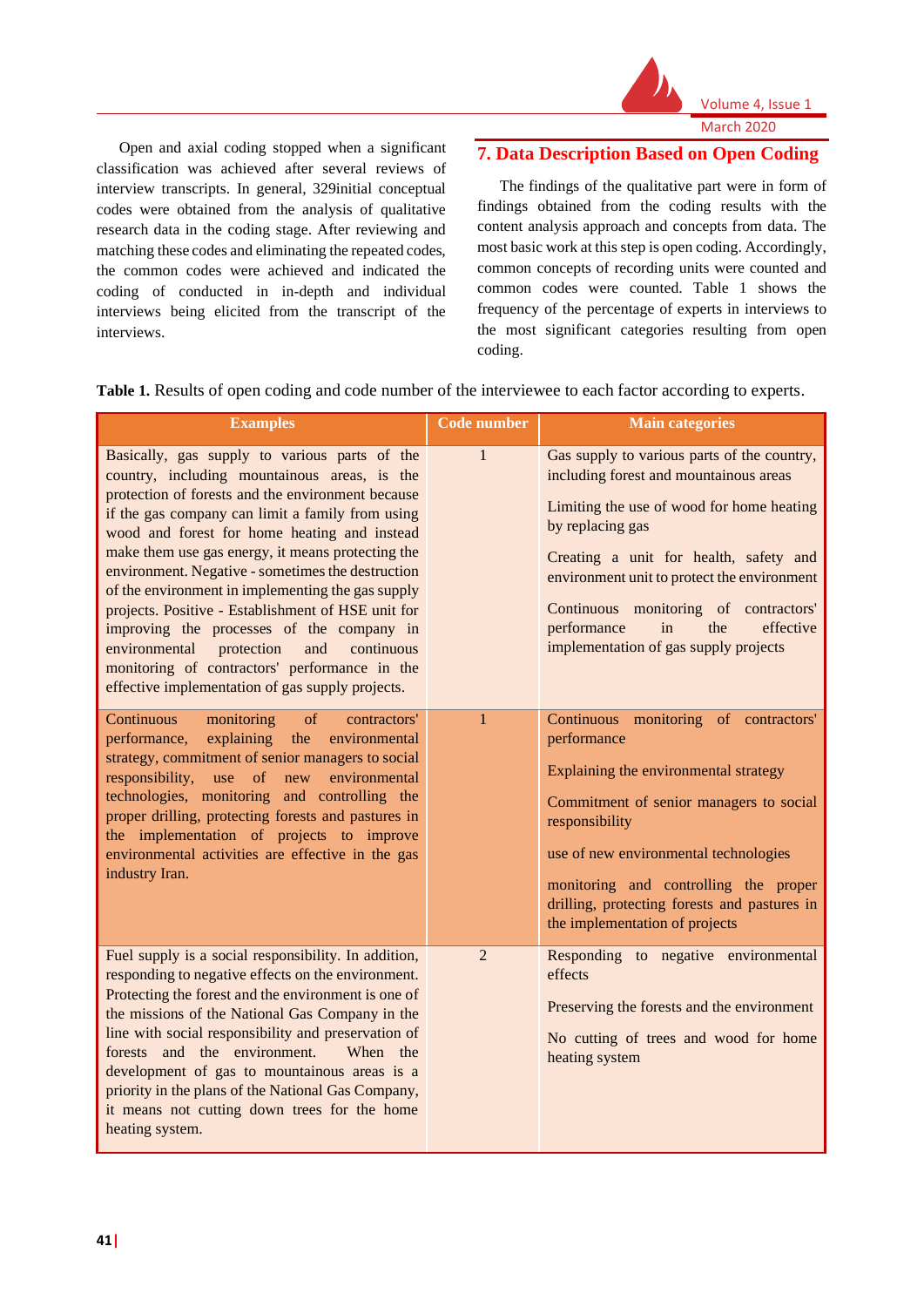| <b>Examples</b>                                                                                                                                                                                                                                                                                                                                                                                                                                                                                                                                                                                                                                                                            | <b>Code number</b> | <b>Main categories</b>                                                                                                                                                                                                                                                                                                                                                        |
|--------------------------------------------------------------------------------------------------------------------------------------------------------------------------------------------------------------------------------------------------------------------------------------------------------------------------------------------------------------------------------------------------------------------------------------------------------------------------------------------------------------------------------------------------------------------------------------------------------------------------------------------------------------------------------------------|--------------------|-------------------------------------------------------------------------------------------------------------------------------------------------------------------------------------------------------------------------------------------------------------------------------------------------------------------------------------------------------------------------------|
| Changing the priority of the gas company from the<br>perspective of production to environmentally<br>friendly                                                                                                                                                                                                                                                                                                                                                                                                                                                                                                                                                                              | $\overline{2}$     | Changing the priority of the gas company<br>from the perspective of production to<br>environmentally friendly                                                                                                                                                                                                                                                                 |
| The commitment of senior management to<br>accountability to people, and providing the                                                                                                                                                                                                                                                                                                                                                                                                                                                                                                                                                                                                      |                    | The commitment of senior management to<br>accountability to people                                                                                                                                                                                                                                                                                                            |
| required environmental funding in the annual<br>budgets are effective factors on improving the<br>environmental measures and activities of the<br>Iranian gas industry.                                                                                                                                                                                                                                                                                                                                                                                                                                                                                                                    |                    | Providing the required environmental<br>funding in the annual budgets                                                                                                                                                                                                                                                                                                         |
| Since the environmental organization in the<br>country is regarded as an upstream reference, the<br>rules communicated by it should be enforced in<br>companies. The National Gas Company, as one of<br>the companies, is obliged to observe them.<br>However, this is a very general question that can<br>be referred to the areas such as carbon<br>management, waste management, and wastewater<br>management. The measures taken by the National<br>Gas Company have been highly effective in some<br>cases, so that it is a superior Pattern for other<br>organizations. On the other hand, it is considered<br>as an environmental pollutant due to some<br>operational limitations. | 3                  | Implementing the requirements of different<br>standards in the field of health, safety and<br>environment<br>Carbon management<br><b>Waste Management</b><br>Wastewater management                                                                                                                                                                                            |
| Patterning the projects conducted in other<br>countries, providing<br>the<br>funds,<br>necessary<br>acculturalization<br>the<br><sub>on</sub><br>importance<br>of<br>environmental measures, using the potential of<br>universities in implementing operational projects,<br>changing from speech to action on environmental<br>issues, and enforcing environmental rules for all<br>people and organizations are strictly considered as<br>effective and practical measures for facilitating the<br>process of environmental activities in the Iranian<br>gas industry.                                                                                                                   | 3                  | Patterning the projects conducted in other<br>countries<br>Providing the necessary funds<br>Acculturalization on the importance of<br>environmental measures<br>Using the potential of universities in<br>implementing operational projects<br>Changing from speech to action on<br>environmental issues<br>Enforcing environmental rules for all<br>people and organizations |
| Managers' commitment to environmental actions,<br>planning and controlling by the environmental unit<br>of the gas organization, acculturalization among<br>employees, and increasing the reforms of local<br>communities and the community in case of<br>environmental measures and activities are<br>considered as effective factors for improving the<br>environmental measures and activities in the<br>Iranian gas industry.                                                                                                                                                                                                                                                          | $\overline{4}$     | Managers' commitment to environmental<br>actions<br>Planning<br>and<br>controlling<br>by<br>the<br>environmental unit of the gas organization<br>Acculturalization among employees<br>Increasing the reforms of local communities<br>the<br>community in<br>and<br>case<br>of<br>environmental measures and activities                                                        |
| Protecting the environment and promoting the<br>health and safety of stakeholders are among the                                                                                                                                                                                                                                                                                                                                                                                                                                                                                                                                                                                            | $\overline{4}$     | Protecting the environment,                                                                                                                                                                                                                                                                                                                                                   |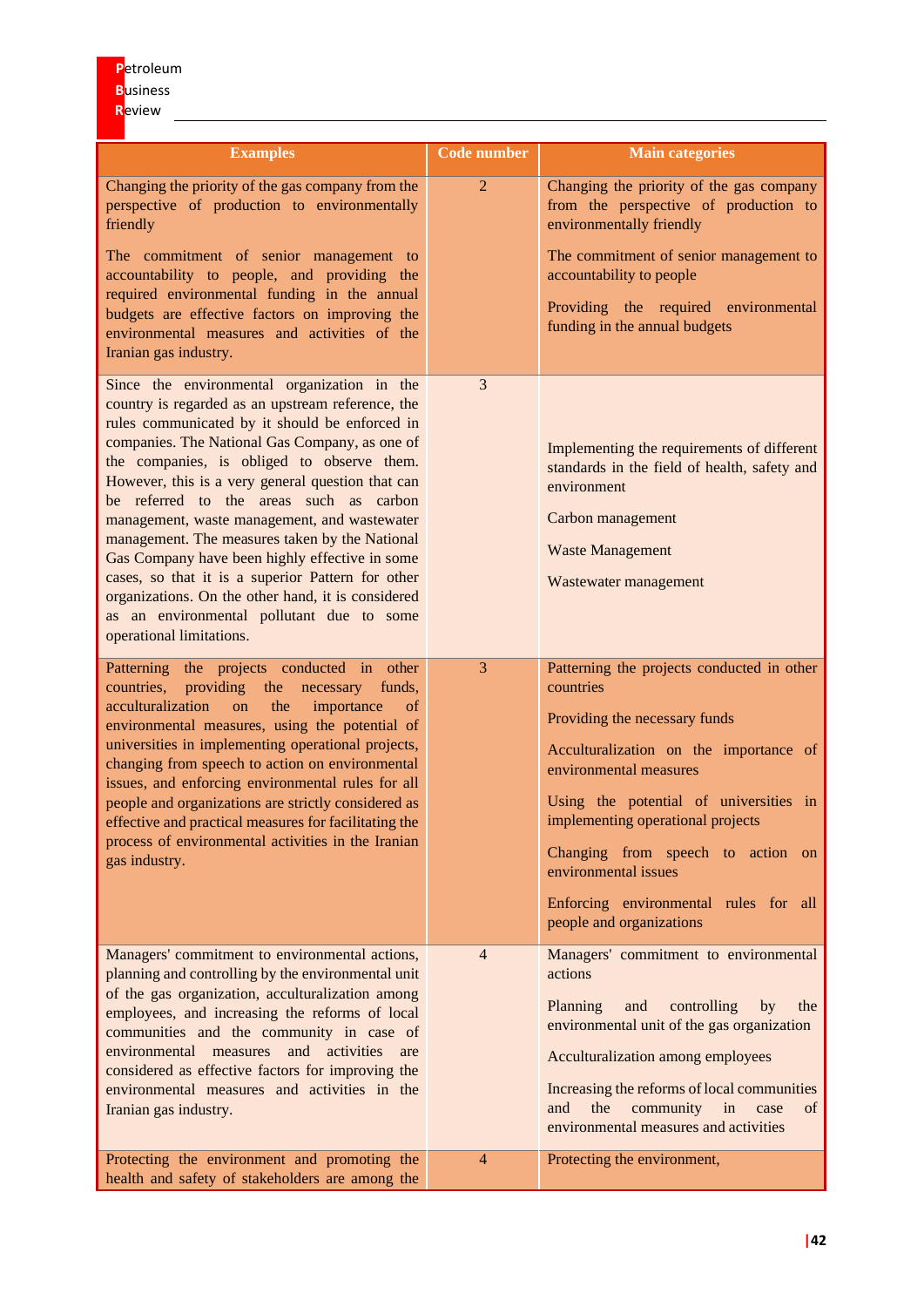

Volume 4, Issue 1 March 2020

| <b>Examples</b>                                                                                                                                                                                                                                                                                                                                                                                                                     | Code number    | <b>Main categories</b>                                                                                                                                                                                                                                                   |
|-------------------------------------------------------------------------------------------------------------------------------------------------------------------------------------------------------------------------------------------------------------------------------------------------------------------------------------------------------------------------------------------------------------------------------------|----------------|--------------------------------------------------------------------------------------------------------------------------------------------------------------------------------------------------------------------------------------------------------------------------|
| environmental strategies of Iran Gas Company<br>which should be considered for protecting the<br>environment.                                                                                                                                                                                                                                                                                                                       |                | Promoting the health and<br>safety of<br>stakeholders                                                                                                                                                                                                                    |
| Reducing the liquid fuel consumption and<br>converting resources to natural gas consumption,<br>reducing the noise of urban pressure reducing<br>stations, and gas consumption optimization of<br>C.G.S pressure reducing stations<br>C.N.G gas supply to stations are among the<br>positive measures and activities in the National<br>Iranian Gas Company.                                                                        | 5              | Reducing the liquid fuel consumption and<br>converting resources to<br>natural<br>gas<br>consumption<br>Reducing the noise of urban pressure<br>reducing stations<br>Gas consumption optimization of C.G.S<br>pressure reducing stations<br>C.N.G gas supply to stations |
| Training the contractors<br>Training the gas company staff, preparing<br>educational books and pamphlets and presenting                                                                                                                                                                                                                                                                                                             | 5              | Training the contractors<br>Training the gas company staff                                                                                                                                                                                                               |
| them at schools, and broadcasting training teasers<br>on radio and television are the effective and<br>practical measures for facilitating the process of<br>environmental activities in the Iranian gas<br>industry.                                                                                                                                                                                                               |                | Preparing educational books and pamphlets<br>and presenting them at schools<br>Broadcasting training teasers on radio and<br>television                                                                                                                                  |
| The main major of a gas company is supplying<br>natural gas as a clean fuel or energy. Considering<br>the results such as replacing liquid fuel in<br>industries, using C.N.G in cars is an essential step<br>in preserving the environment and reducing air<br>pollution. At the meantime, Mazandaran Gas has<br>planted trees in the gas storages of the province or<br>cooperated with natural resources and the<br>environment. | 6              | Replacing liquid fuel in industries<br>Using CNG in cars<br>Planting trees in the gas storage of the<br>province and cooperating with natural<br>resources                                                                                                               |
| Planting seedlings for the cut trees in gas supply<br>projects, treying to increase the green space of<br>stations and facilities, the indigenous economy<br>boom and reduction of migration from villages to<br>cities, and the industrial and special waste<br>management are considered as effective factors in<br>improving the environmental measures and<br>activities in the Iranian gas industry.                           | 6              | Planting seedlings for the cut trees in gas<br>supply projects<br>Trying to increase the green space of<br>stations and facilities<br>The indigenous economy boom and<br>reduction of migration from villages to<br>cities<br>Industrial and special waste management    |
| (projects) it<br>the<br>In some<br>protects<br>cases,<br>optimizes<br>environment<br>consumption.<br>and                                                                                                                                                                                                                                                                                                                            | $\overline{7}$ | Optimizing the consumption                                                                                                                                                                                                                                               |

Improving the heating and cooling efficiency at homes

Increasing the efficiency and survival of gas equipment supplies

Nevertheless, in some projects, it causes damage to natural resources and the environment. The works in the gas company in terms of environmental issues are very good in the short and medium term, but that other works will be expected in future issues. For instance: improving the heating and cooling efficiency at homes, increasing the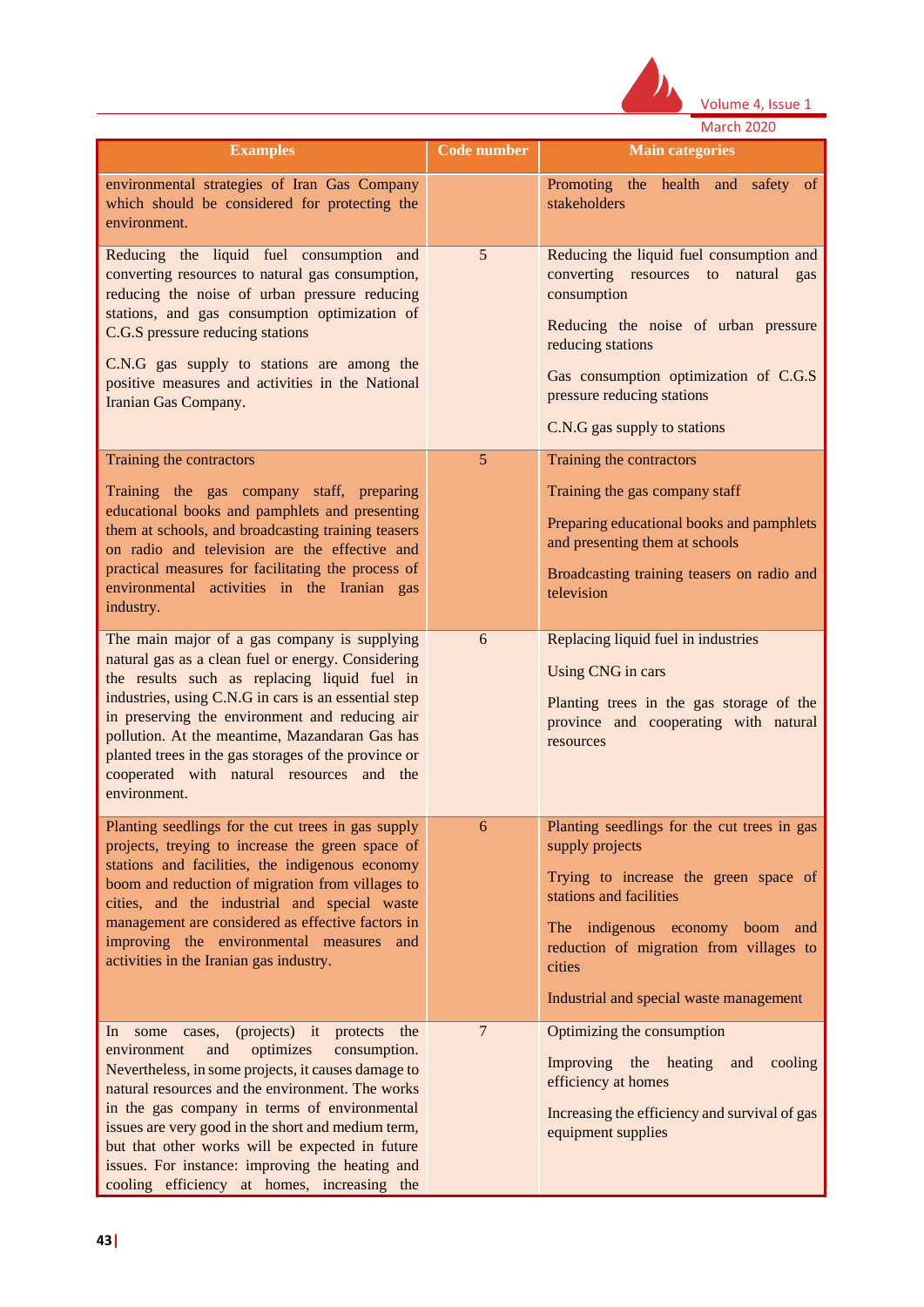| <b>Examples</b>                                                                                                                                                                                                                                                                                                                                                                                                                                                                                                                                                                                                                                                                                  | <b>Code number</b> | <b>Main categories</b>                                                                                                                                                                              |
|--------------------------------------------------------------------------------------------------------------------------------------------------------------------------------------------------------------------------------------------------------------------------------------------------------------------------------------------------------------------------------------------------------------------------------------------------------------------------------------------------------------------------------------------------------------------------------------------------------------------------------------------------------------------------------------------------|--------------------|-----------------------------------------------------------------------------------------------------------------------------------------------------------------------------------------------------|
| efficiency and survival of gas equipment, and<br>improving vision in relation to new energies such<br>as hydropower and wind.                                                                                                                                                                                                                                                                                                                                                                                                                                                                                                                                                                    |                    |                                                                                                                                                                                                     |
| The<br>relationship<br>between<br>licensing<br>the<br>organizations of the Gas Company and the<br>environment, formulating a sustainable energy<br>supply strategy and reviewing the environmental<br>issues are the effective factors in improving the<br>environmental measures and activities in the<br>Iranian gas industry.                                                                                                                                                                                                                                                                                                                                                                 | $7\overline{ }$    | Developing a sustainable energy supply<br>strategy<br>Reviewing environmental tips as required                                                                                                      |
| Monitoring the activities of the company in form<br>of the environment through the relevant ISO<br>standard<br>is one of the positive attitudes of the National<br>Iranian Gas Company towards the environment.<br>The estimate of the gas actions in the company in<br>protecting the environment is positive, especially<br>by supplying gas to villages with more than 20<br>households, it prevents the destruction of forests<br>and the environment.                                                                                                                                                                                                                                       | $8\,$              | Monitoring the activities of the company<br>through ISO<br>Avoiding the use of forest wood to heat<br>homes by replacing gas                                                                        |
| In the term of the format and extends described in<br>the related ISO standard, there is a relationship<br>between the environmental measures of the Iranian<br>gas industry<br>and the concept of social<br>responsibility.<br>Creating welfare for the community is one of the<br>benefits of the gas company, which gets rid of the<br>problems of liquid fuel supply and holds their costs<br>and environmental damage by providing gas to<br>citizens and villagers, being in line with the social<br>responsibilities of the gas company.                                                                                                                                                  | 8                  | Policy-making in the form and limits of the<br>related ISO standard<br>Welfare due to gas supply                                                                                                    |
| The measures and activities of the National Iranian<br>Gas Company to the environment were excellent<br>because it prevented the cutting of forest trees, and<br>also kept the villagers in their places of residence,<br>and reduced migration to the city. Gas supply in<br>two parts of the plain and impractical and<br>mountainous regions is on the agenda of the<br>National Gas Company. There is no special<br>problem for the plain. For impractical and<br>mountainous regions, some environmental studies<br>should be conducted by the Gas Company (ELQ)<br>and the risks should be identified.<br>Negative factors are possible for the cases where<br>there is the speed at work. | 9                  | Reducing the cutting of trees<br>Reducing the migration from village to city<br>Gas supply to impractical and mountainous<br>areas<br>Need to identify risks for supply gas to<br>impractical areas |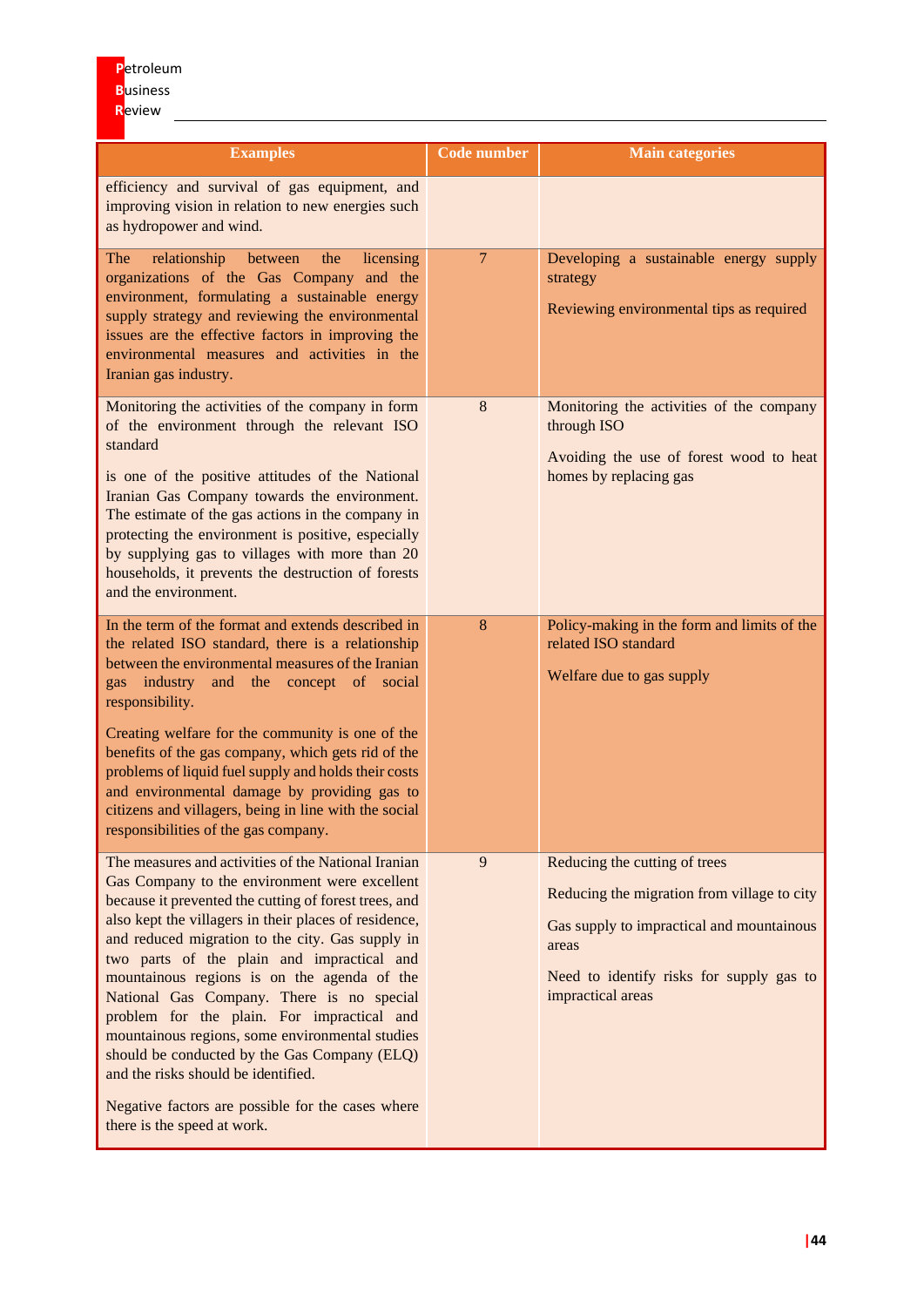

|                                                                                                                                                                                                                                                                                                                                                                                                                                                                                                                                                                                                                                                                                                                                          |                    | <b>March 2020</b>                                                                                                                                                                                                                                                                                                                                                 |
|------------------------------------------------------------------------------------------------------------------------------------------------------------------------------------------------------------------------------------------------------------------------------------------------------------------------------------------------------------------------------------------------------------------------------------------------------------------------------------------------------------------------------------------------------------------------------------------------------------------------------------------------------------------------------------------------------------------------------------------|--------------------|-------------------------------------------------------------------------------------------------------------------------------------------------------------------------------------------------------------------------------------------------------------------------------------------------------------------------------------------------------------------|
| <b>Examples</b>                                                                                                                                                                                                                                                                                                                                                                                                                                                                                                                                                                                                                                                                                                                          | <b>Code number</b> | <b>Main categories</b>                                                                                                                                                                                                                                                                                                                                            |
| <b>Before</b><br>implementing the<br>projects,<br>first<br>environmental studies should be conducted to<br>obtain the necessary licenses from natural<br>resources and the environment. Appropriate<br>transportation of thiol and not sitting in the open<br>air<br>, removal of thiol networks and collecting it in a<br>special place, correct replacement of trans and<br>dirty oil and not draining and spilling it on soil,<br>correct replacement and removal of the filters<br>related to pressure reducing stations and failure to<br>use herbicides for eliminating the station grass are<br>among the issues which should be considered for<br>improving the environmental measures and<br>activities in Iranian gas company. | 9                  | Environmental studies and getting the<br>required licenses before implementing the<br>project<br>Appropriate transportation of thiol and not<br>sitting in the open air<br>Appropriate replacement of trans and dirty<br>oils and not draining and spilling it on soil<br>Correct replacement and removal of the<br>filters related to pressure reducing stations |
| Since we live in a country which is based on oil<br>and gas and such industries cause lots of<br>environmental pollution, thus the environmental<br>pattern can be highly significant. The National<br>Iranian Gas Company is one of the leading<br>companies in the area of HSE and attempts to<br>preserve the environment by implementing the<br>requirements of different standards in this regard.<br>HSE affairs can play a more effective role through<br>allocating enough budget and monitoring projects.                                                                                                                                                                                                                       | 10                 | Implementing the requirements of different<br>standards in the field of health, safety and<br>environment<br>Allocating enough budget to health and<br>safety affairs and the environment                                                                                                                                                                         |
| Finding solution for flaring, gas supply to power<br>plants and refineries, and gas supply to major<br>industries are considered as measures for<br>facilitating the process of environmental Pattern of<br>sustainable development in the Iranian gas<br>industry.                                                                                                                                                                                                                                                                                                                                                                                                                                                                      | 10                 | Finding solution for flaring<br>Gas supply to power plants and refineries<br>Gas supply to major industries                                                                                                                                                                                                                                                       |
| In order to improve the environmental measures<br>and activities of the gas company, we should force<br>the contractors to preserve the environment in the<br>context of executive contracts and the official<br>personnel should have excellent supervision on the<br>good observance of environmental issues by the<br>contractors.                                                                                                                                                                                                                                                                                                                                                                                                    | 11                 | Forcing contractors<br>to<br>preserve<br>the<br>environment in the context of executive<br>contracts<br>Continuous controlling of contractors'<br>performance to ensure their compliance<br>with environmental issues                                                                                                                                             |
| Constructing of recycling site for thiol waste in<br>barrels, supplying clean energy (gas) and gas<br>supply to forest villages and preventing forest<br>degradation and non-use of wood for fuel,<br>eliminating gas bills (paper bills) and sending SMS<br>invoices and using joint connections in the<br>installation of regulator meters for subscribers to<br>prevent gas leakage and environmental pollution<br>are considered as effective and practical measures<br>for facilitating the process of environmental<br>activities in the Iranian gas industry.                                                                                                                                                                     | 11                 | Constructing a recycling site for thiol waste<br>in barrels<br>Gas supply to forest villages<br>Not cutting of trees and wood for home<br>heating system<br>Upgrading the gas equipment of major and<br>minor subscribers                                                                                                                                         |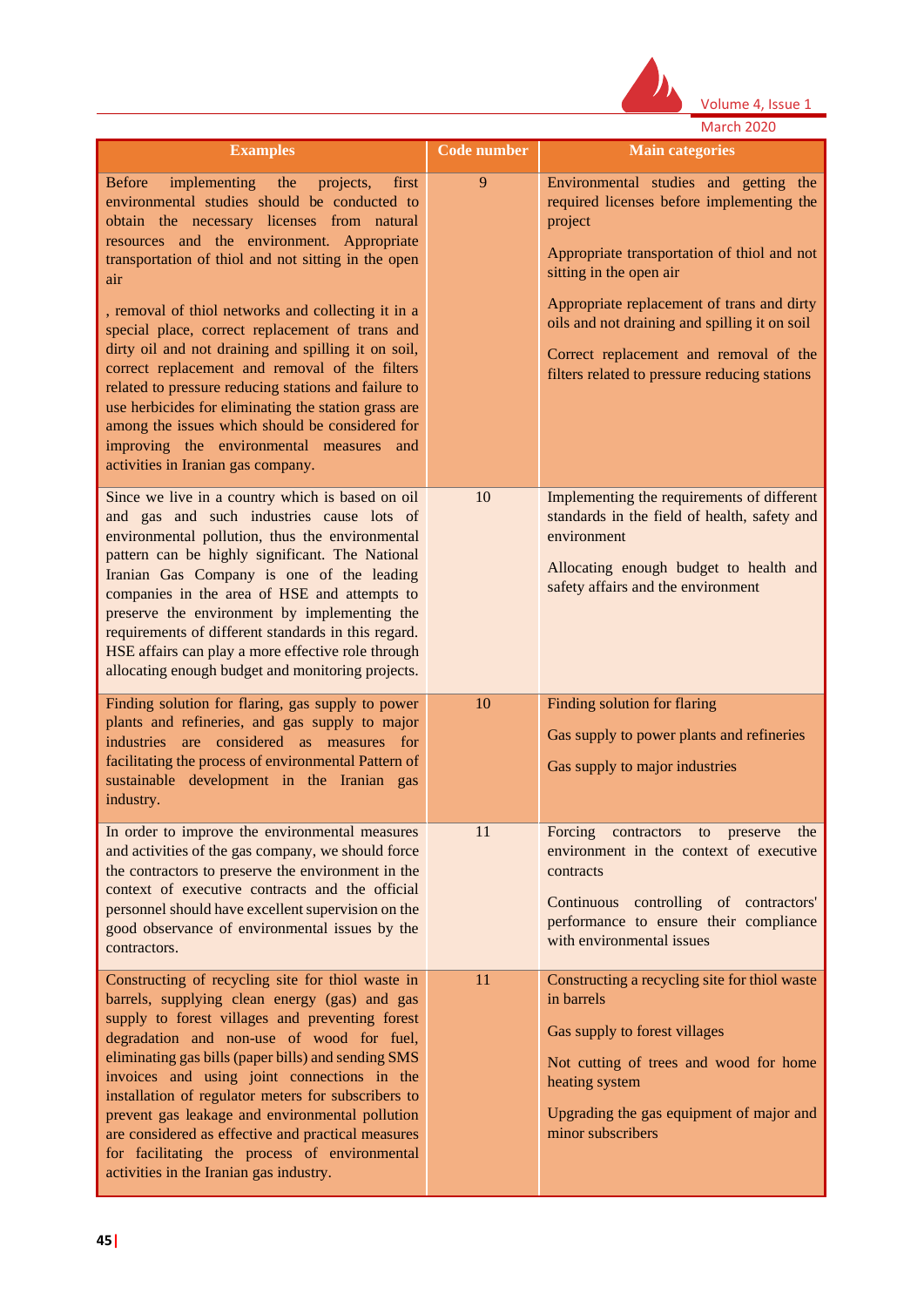| <b>Examples</b>                                                                                                                                                                                                                                                                                                                                                                                                                                                                                                                                                                                                                                                                                                                                                                                                                                                                                       | <b>Code number</b> | <b>Main categories</b>                                                                                                                                                                                                                                                                   |
|-------------------------------------------------------------------------------------------------------------------------------------------------------------------------------------------------------------------------------------------------------------------------------------------------------------------------------------------------------------------------------------------------------------------------------------------------------------------------------------------------------------------------------------------------------------------------------------------------------------------------------------------------------------------------------------------------------------------------------------------------------------------------------------------------------------------------------------------------------------------------------------------------------|--------------------|------------------------------------------------------------------------------------------------------------------------------------------------------------------------------------------------------------------------------------------------------------------------------------------|
| Since the standards and procedures in the oil and<br>gas industry were adapted from international<br>standards, observing such requirements at the<br>company level, especially during the last decade,<br>is certainly significant and valuable measures in<br>this area, such as the environmental evaluation of<br>projects before designing and implementing, along<br>with monitoring and measuring the environmental<br>aspects of the equipment in operation, waste<br>management, flaring reduction, etc. can be<br>considered as the strengths of the National Gas<br>Company. Positive: Discussing the environmental<br>evaluation of projects and crossing paths to supply<br>gas which have less environmental damage.<br>Negative: Regarding the management of paper<br>waste, it seems that the gas company should pay<br>more attention and recycle any paper in the basic<br>offices. | 12                 | Environmental evaluation of projects<br>before designing and implementing<br>Monitoring<br>and<br>the<br>measuring<br>environmental aspects of equipment in<br>operation<br>Waste management<br>flaring reduction                                                                        |
| All of the activities in the company are directly<br>related to social responsibility, including waste<br>management, reducing air pollution by supplying<br>natural gas to power plants on time, providing<br>sustainable energy for villagers adjacent to forest<br>to preserve natural resources and prevent<br>deforestation, investing in energy, management<br>and establishing of new systems to preserve the gas<br>resources in the country for the future, reducing<br>and controlling methane emissions in facilities to<br>prevent greenhouse gas emissions, etc. Since<br>reducing environmental damage reduces air<br>pollution<br>and Earth is warming rapidly,<br>environmental requirements play an essential role<br>in preventing climate change and global warming.                                                                                                               | 12                 | Waste management<br>Reducing air pollution by delivering and<br>supplying natural gas to power plants on<br>time<br>Preventing the deforestation by villagers<br>adjacent to forests<br>Investing in energy management<br>Managing the control of greenhouse gases<br>and air pollutants |
| Considering the principles of environment and its<br>preservation, as well as the organizational duties of<br>gas company in the province regarding the social<br>responsibilities of green space preservation, and<br>the debate on the reduction of the amount of<br>production waste and its management have been<br>considered.                                                                                                                                                                                                                                                                                                                                                                                                                                                                                                                                                                   | 13                 | Preserving the green space<br>Reducing the amount of production waste<br>and its management                                                                                                                                                                                              |
| Environmental protection and optimal use of<br>energy are among the most significant indicators<br>of developing the social responsibilities and<br>interaction with stakeholders, which is part of<br>value-added processes.                                                                                                                                                                                                                                                                                                                                                                                                                                                                                                                                                                                                                                                                         | 13                 | <b>Environmental protection</b><br>Optimal use of energy                                                                                                                                                                                                                                 |
| The measures of the National Iranian Gas<br>Company in the short and medium term to the<br>environment seem appropriate and excellent,<br>extra-organizational and national measures are<br>required but due to long-term challenges such as                                                                                                                                                                                                                                                                                                                                                                                                                                                                                                                                                                                                                                                          | 14                 | Increasing<br>the<br>efficiency<br>energy<br>in<br>residential buildings<br>Increasing the efficiency and life of gas<br>industry equipment                                                                                                                                              |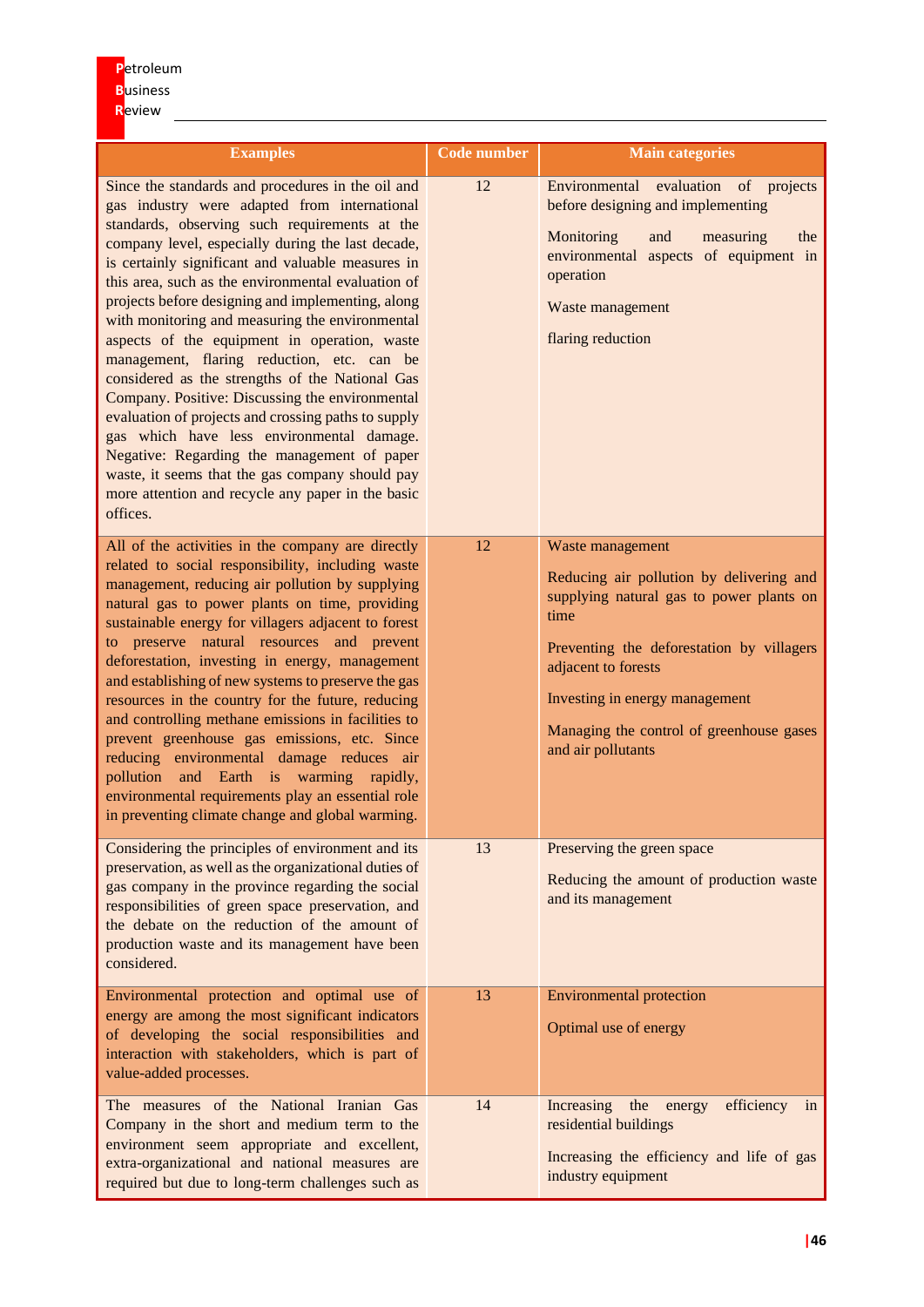

|                                                                                                                                                                                                                                                                                                                                                                                                                                                                                                                                                                                                                                                                                                                   |                    | March 2020                                                                                                                                                                                                                                                                                            |
|-------------------------------------------------------------------------------------------------------------------------------------------------------------------------------------------------------------------------------------------------------------------------------------------------------------------------------------------------------------------------------------------------------------------------------------------------------------------------------------------------------------------------------------------------------------------------------------------------------------------------------------------------------------------------------------------------------------------|--------------------|-------------------------------------------------------------------------------------------------------------------------------------------------------------------------------------------------------------------------------------------------------------------------------------------------------|
| <b>Examples</b>                                                                                                                                                                                                                                                                                                                                                                                                                                                                                                                                                                                                                                                                                                   | <b>Code number</b> | <b>Main categories</b>                                                                                                                                                                                                                                                                                |
| global warming, climate change, the end of fossil<br>fuels, etc., such as: increasing productivity energy<br>in residential buildings, increasing the efficiency<br>and life of gas industry equipment, changing<br>attitudes and support on renewable fuels (solar -<br>wind, etc.).                                                                                                                                                                                                                                                                                                                                                                                                                             |                    |                                                                                                                                                                                                                                                                                                       |
| Gas supply development strategy in mountainous<br>and forest regions to replace natural gas with other<br>fossil fuels, preventing deforestation, as well as<br>measuring and monitoring the environmental<br>pollutants, and controlling and reducing it<br>continuously based on global agreements in form<br>of carbon and energy management roadmap of bio-<br>strategies are among the environmental; strategies<br>in the Iranian Gas Company.                                                                                                                                                                                                                                                              | 14                 | Developing the gas supply in mountainous<br>and forest regions<br>Avoidance of cutting down trees by<br>replacing natural gas<br>Identifying and planning for environmental<br>pollution control in line with global<br>agreements<br>Creating a carbon management unit                               |
| Based on the main mission of the National Gas<br>Company in providing clean energy, it seems that<br>an effective step has been taken for reducing air<br>pollution by replacing liquid fuel in industries and<br>CNG fuel in transportation. Positive: Gas supply to<br>liquid fuel power plants is one of the measures<br>which can cause less environmental pollution,<br>being conducted in the gas company. Negative:<br>Gas supply to mountainous environments is one of<br>the negative points which can be performed<br>through replacing gas with electricity. Therefore,<br>gas fuel is used for generating electricity to the<br>power plant and deliver electricity to customers in<br>the mountains. | 15                 | Replacing liquid fuel in industries<br>Gas supply to CNG stations                                                                                                                                                                                                                                     |
| Replacing gas fuel with liquid fuel is one of the<br>social responsibilities for facilitating the lives of<br>consumers and is one of the social responsibilities.<br>Mazandaran Gas Company shows adherence to the<br>social<br>responsibility<br>concept<br>of<br>in<br>the<br>environmental<br>dimension (establishment of<br>ISI14001 and HSEMS) by taking measures such as<br>waste management and material life cycle<br>management (LCA), planting seedlings for cutting<br>trees along gas supply projects, evaluating the risk<br>of environmental consequences of projects and the<br>local economy boom to reduce migration from<br>cities to villages.                                                | 15                 | Facilitating life for consumers<br>Waste management<br>Material life cycle management<br>Planting seedlings for the cut trees along<br>gas supply projects<br>Evaluating<br>risk<br>of<br>environmental<br>consequences of projects<br>Economy boom for reducing migration<br>from villages to cities |
| The gas company is a supporter of the environment<br>since natural gas is defined as a clean fuel.<br>Mazandaran<br>Gas<br>Company<br>regarding<br>environmental activities which have obtained ISO<br>standards in the project attempted to correctly<br>collect the harmful environmental waste which has<br>remained from the project, but unfortunately it is                                                                                                                                                                                                                                                                                                                                                 | 16                 | Getting the ISO environmental standards<br>and licenses<br>Optimal monitoring on the implementation<br>of standards in projects                                                                                                                                                                       |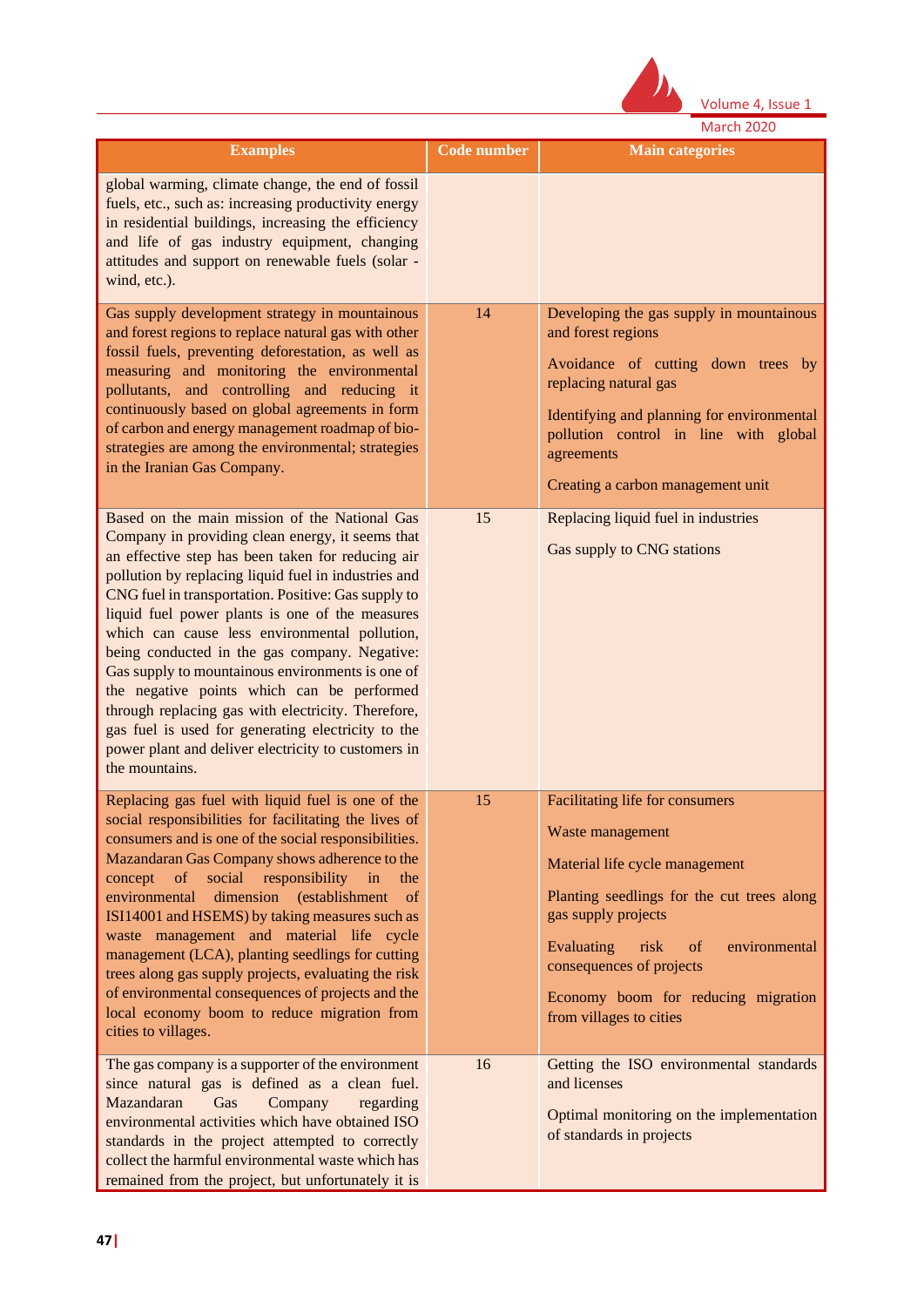| <b>Examples</b>                                                                                                                                                                                                                                                                                                                                                                                                                                                                                                                                                                               | <b>Code number</b> | <b>Main categories</b>                                                                                                                                                                                                                                        |
|-----------------------------------------------------------------------------------------------------------------------------------------------------------------------------------------------------------------------------------------------------------------------------------------------------------------------------------------------------------------------------------------------------------------------------------------------------------------------------------------------------------------------------------------------------------------------------------------------|--------------------|---------------------------------------------------------------------------------------------------------------------------------------------------------------------------------------------------------------------------------------------------------------|
| sometimes observed that these standards are not<br>properly conducted in the project. Due to the<br>sensitivity of gas supply in terms of the speed of<br>gasification in cities and villages, such defects are<br>natural and their implementation is not possible for<br>100%.                                                                                                                                                                                                                                                                                                              |                    |                                                                                                                                                                                                                                                               |
| Changing the thoughts and attitudes of senior<br>managers at the level of the whole ministry and the<br>oil industry, since we are in the industrial transition<br>phase, we have no choice but to use environmental<br>activities in such a way to preserve our current<br>environment for the future.<br>Providing a special budget for this work and<br>executive power to the HSE unit or the executive<br>deterrent factor by the HSE unit is one of the<br>efficient and practical measures for facilitating the<br>process of environmental activities in the Iranian<br>gas industry. | 16                 | Changing the thoughts and attitudes of<br>senior managers<br>Providing special budget for the health,<br>safety, and environment unit<br>Implementing<br>the<br>requirements<br>for<br>different standards in the fields of health,<br>safety and environment |
| Preventing the development of gas supply to the<br>areas where human presence is low and causes<br>environmental degradation, preventing gas leakage<br>through updating gas supply technologies, creating<br>the technology which indicate the detection of<br>leaks with the highest speed and receiving a tax<br>called green tax from all of the oil and gas fields<br>are among the effective factors in improving the<br>environmental measures of the Iranian gas industry<br>in terms of spending it on protection and<br>reconstruction of the damaged environment.                  | 17                 | Preventing gas leakage through upgrading<br>gas supply technologies<br>Creating technologies for detecting all<br>kinds of leak with the highest speed                                                                                                        |
| Changing the fundamental attitudes in the opinion<br>of senior managers of the Ministry and the<br>National Iranian Gas Company is one of the<br>effective measures for facilitating the process of<br>environmental activities in the Iranian gas<br>industry, which is impossible since we are in a<br>developing country because in all developing<br>countries like us, the environment cannot be the<br>first priority. The last but not eh least, it is by far<br>the last priority since the speed of development in<br>policy is a priority.                                          | 17                 | A fundamental change in the attitude of<br>senior managers                                                                                                                                                                                                    |
| In order to protect the environment, the National<br>Iranian Gas Company has supplied gas to all areas<br>of the country and large and small industries,<br>including power plants, steel, etc., as well as gas<br>supply to cities and villages. It replaces clean gas<br>with other fossil fuels such as diesel, kerosene and<br>fuel oil, polluting the environment, while<br>supplying<br>gas<br>to remote<br>and sometimes<br>mountainous and forest villages is not only not<br>economical, but also causes less fuel gas with other                                                    | 18                 | Large and small industries, including power<br>plants<br>Gas supply to cities and villages<br>Replacing clean gas fuel with other fossil<br>fuels                                                                                                             |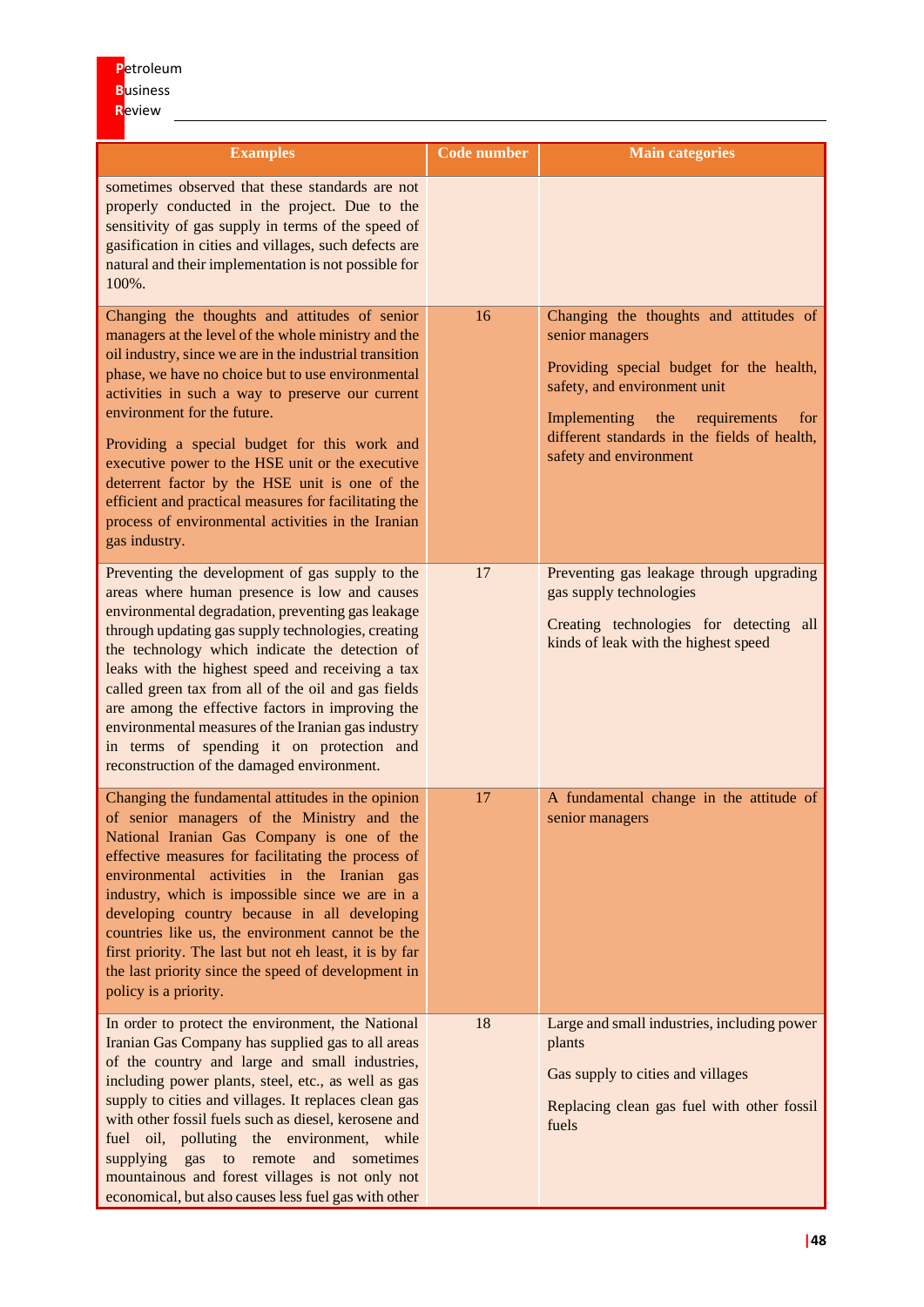

|                                                                                                                                                                                                                                                                                                                                                                                                                                                                                                                                                                                     |                    | <b>March 2020</b>                                                                                                                                                                |
|-------------------------------------------------------------------------------------------------------------------------------------------------------------------------------------------------------------------------------------------------------------------------------------------------------------------------------------------------------------------------------------------------------------------------------------------------------------------------------------------------------------------------------------------------------------------------------------|--------------------|----------------------------------------------------------------------------------------------------------------------------------------------------------------------------------|
| <b>Examples</b>                                                                                                                                                                                                                                                                                                                                                                                                                                                                                                                                                                     | <b>Code number</b> | <b>Main categories</b>                                                                                                                                                           |
| fuels. Fossils cannot be replaced and there will be<br>no clear prospect for developing small and large<br>industries in such villages, while it destroys the<br>forest and texture of the region as well as the soil<br>and value of the land.                                                                                                                                                                                                                                                                                                                                     |                    |                                                                                                                                                                                  |
| Since natural gas is colorless and odorless, it is<br>scented with thiol to inform the citizens in case of<br>gas leakage and take action for eliminating the<br>leakage, which is necessary for ensuring the safety<br>and protection of gas applicants. However, since<br>thiol deodorant is a complicated chemical<br>compound and highly harmful to the environment,<br>the gas company has started a project for recycling<br>empty thiol barrels which could pollute water and<br>soil.                                                                                       | 18                 | Eliminating the smell in empty thiol barrels                                                                                                                                     |
| Todays, the issue of environmental protection is<br>outside the scope of social responsibilities in the<br>National Iranian Gas Company and has become a<br>technical and standard requirement due to the<br>significance of the environment and the<br>establishment of strong government mechanisms<br>and rules in this field. In afforestation and payment<br>of forest route costs for planting trees, a<br>i <sub>S</sub><br>established<br>relationship<br>between<br>the<br>environmental measures of the Iranian gas industry<br>and the concept of social responsibility. | 19                 | Afforestation and paying the forest route<br>lines for planting trees                                                                                                            |
| Education, standardization, Patterning, continuous<br>measurement, gas supply to mountainous routes,<br>reducing fuel consumption, and not cutting down<br>trees for home heating are effective and practical<br>for facilitating the process<br>measures<br>of<br>environmental activities in the Iranian<br>gas<br>industry.                                                                                                                                                                                                                                                      | 19                 | Education<br>Standardization<br>Patterning<br>Continuous measurement<br>Gas supply to mountainous routes<br>Reducing fuel consumption<br>Not cutting down trees for home heating |
| Protecting the environment is one of the social<br>responsibilities. National Iranian Gas Company<br>always operates in line with the current standards<br>regarding the environment. In addition, gas<br>companies operate in line with the current<br>standards regarding social responsibility.                                                                                                                                                                                                                                                                                  | 20                 | Measures in line with the current standards                                                                                                                                      |
| behavioral<br>Developing<br>research<br>the<br>and<br>Patterning, developing the participation of<br>management systems and health promotion, and<br>developing the information systems and process                                                                                                                                                                                                                                                                                                                                                                                 | 20                 | Developing the research and behavioral<br>Patterning<br>Developing<br>the<br>participation<br>of<br>management systems and health promotion                                      |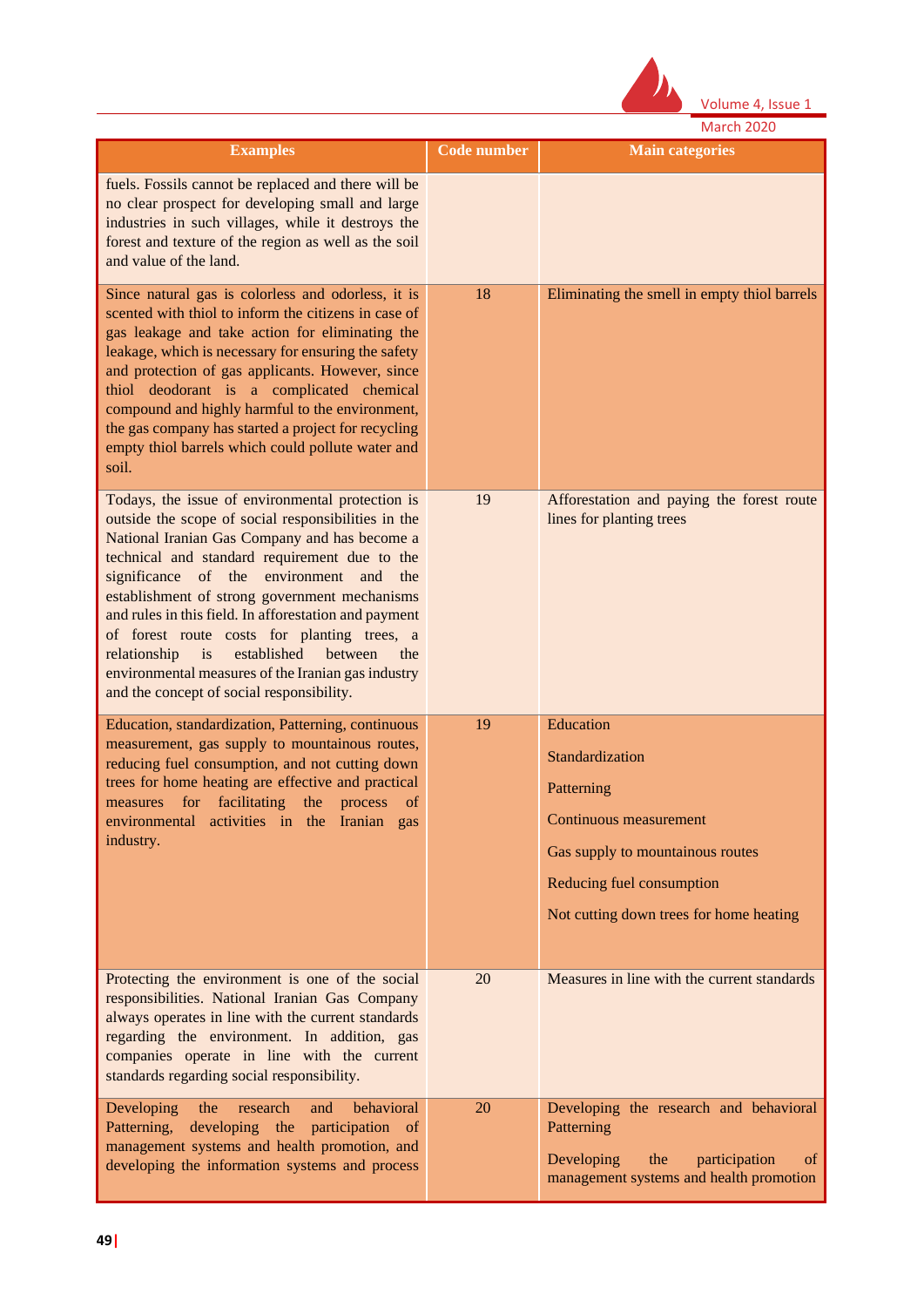| <b>Examples</b>                                                                                                                                                                                                                                                                                                                                                                                                                                                                                                                                                                                                                                                      | <b>Code number</b> | <b>Main categories</b>                                                                                                                                                                                                    |
|----------------------------------------------------------------------------------------------------------------------------------------------------------------------------------------------------------------------------------------------------------------------------------------------------------------------------------------------------------------------------------------------------------------------------------------------------------------------------------------------------------------------------------------------------------------------------------------------------------------------------------------------------------------------|--------------------|---------------------------------------------------------------------------------------------------------------------------------------------------------------------------------------------------------------------------|
| mechanization are among the environmental<br>strategies of the Iranian Gas Company.                                                                                                                                                                                                                                                                                                                                                                                                                                                                                                                                                                                  |                    | Developing the information systems and<br>process mechanization                                                                                                                                                           |
| Developing the standards and criteria for energy<br>consumption is one of the effective measures of<br>reducing energy consumption. Using new<br>renewable energy sources can be effective in the<br>long term. Due to the long-term or short-term<br>effects on the environment, organizations are<br>forced to analyze their cost-benefit at various<br>stages of the production and fuel consumption<br>cycle and be aware of potential risk management.<br>Since economy is required for societies, the<br>production, transfer and optimal use of energy will<br>necessary for the<br>survival, comfort,<br>be<br>development, and progress of human societies. | 20                 | Developing the standards and criteria of<br>energy consumption<br>Awareness of potential risk management<br>Survival, comfort,<br>development,<br>and<br>progress of human societies through the<br>optimal use of energy |
| Respecting the environment is one of the branches<br>of social responsibility in companies, thus there<br>should be a strong relationship between the social<br>responsibilities of companies such as gas and the<br>environment, so that the countries which respect<br>the environment encourage the service companies<br>to plant trees and take measures on environmental<br>development behaviors.                                                                                                                                                                                                                                                              | 21                 | environmental<br>Planting<br>and<br>trees<br>development behaviors                                                                                                                                                        |
| With the current implementation process, utility<br>companies such as gas should be certainly<br>encouraged to plant alternative trees for destroying<br>any part of the forest, and reducing polluting gases<br>and. I think redesigning the high-efficiency gas<br>appliances, can intervene even in production<br>because the extracted gas should burn in a gas-<br>burning device, and as the efficiency of this device<br>is higher, the pollution for the environment will be<br>lower.                                                                                                                                                                       | 21                 | Reconstructing and replacing the destroyed<br>trees<br>Redesigning the gas-burning devices with<br>high efficiency                                                                                                        |
| of<br>social<br>responsibilities<br>and<br>In<br>terms<br>protection,<br>Mazandaran<br>environmental<br>Gas<br>Company has presented perfect support for not<br>cutting down trees or reducing the environmental<br>pollution through transferring subscriptions to<br>forest, urban, and even rural areas.<br>All of the activities in the gas company, as a<br>service organization, are at the micro level of<br>service and satisfactory, and it is excellent if the<br>environment is observed based on its requirements<br>in crossing the forests and natural areas.                                                                                          | 22                 | Gas supply to forest, cities, and villages<br>Not cutting down the trees                                                                                                                                                  |
| Increasing the budget of the National Iranian Gas<br>Company, supporting the goals of the National Gas<br>Company and using the latest technology in the<br>world are considered as the effective measures                                                                                                                                                                                                                                                                                                                                                                                                                                                           | 22                 | Increasing budget in the National Iranian<br><b>Gas Company</b>                                                                                                                                                           |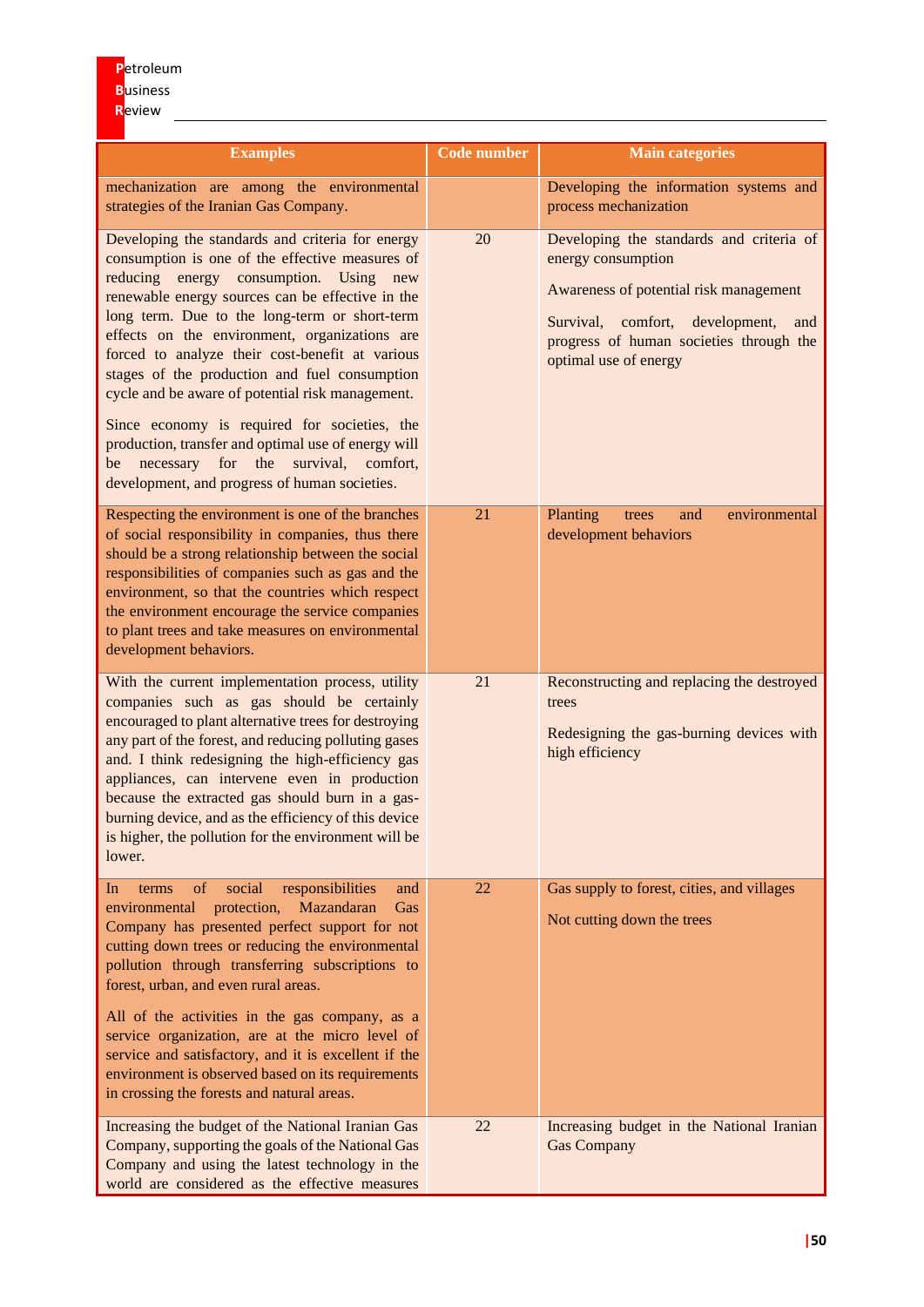

|                                                                                                                                                                                                                                                                                                                                                                                                                                                                                                                                                                                                                                                                                            |                    | <b>March 2020</b>                                                                                                                                             |
|--------------------------------------------------------------------------------------------------------------------------------------------------------------------------------------------------------------------------------------------------------------------------------------------------------------------------------------------------------------------------------------------------------------------------------------------------------------------------------------------------------------------------------------------------------------------------------------------------------------------------------------------------------------------------------------------|--------------------|---------------------------------------------------------------------------------------------------------------------------------------------------------------|
| <b>Examples</b>                                                                                                                                                                                                                                                                                                                                                                                                                                                                                                                                                                                                                                                                            | <b>Code number</b> | <b>Main categories</b>                                                                                                                                        |
| used for facilitating the process of environmental<br>activities in the Iranian gas industry.                                                                                                                                                                                                                                                                                                                                                                                                                                                                                                                                                                                              |                    | Using the up-to-date technology in the<br>world                                                                                                               |
| With the development of gas supply in cities and<br>even remote regions as well as the use of clean fuel<br>instead of fossil fuels, it plays a significant role in<br>protecting the environment. Developing the CNG<br>stations is one of the measures taken by the<br>company to reduce air pollution. Using poor<br>quality fossil fuels with high sulfur levels has<br>caused a lot of environmental pollution. Using<br>natural gas (methane) as a fossil fuel with good<br>calorific value and less pollution compared to other<br>fuels (coal, fuel oil, diesel, etc.) can play a critical<br>role in reducing the amount of NO and SO caused<br>by the combustion of these fuels. | 23                 | Developing gas supply to cities and even<br>remote areas<br>Using clean fuel instead of fossil fuels<br>Developing CNG stations for reducing air<br>pollution |
| Since the oil and gas and petrochemical industries<br>have created jobs for many people, thus the socio-<br>economic status of communities plays a major role,<br>many processes which use chemicals can have<br>detrimental effects on the environment and health.                                                                                                                                                                                                                                                                                                                                                                                                                        | 23                 | Job creation                                                                                                                                                  |
| Using new technologies, strategic and long-term<br>vision, using appropriate information technology<br>and software for integrating environmental<br>information<br>improving<br>the<br>and<br>public<br>transportation system in big cities of the province<br>are among the effective measures for facilitating<br>the environmental activities of the Iranian gas<br>industry.                                                                                                                                                                                                                                                                                                          | 23                 | Using new technologies<br>Improving the public transportation system<br>in the big cities of the province                                                     |
| The environmental measures of the Iranian gas<br>industry are precisely related to the issue of social<br>responsibility. Gas supply to the most remote<br>villages even with low populations is one of such<br>measures. Although it is active in other areas, such<br>as environmental jihadist activities, any positive<br>measure taken by the gas industry (or any other<br>organization) will benefit the whole society and<br>affect the whole society due to the direct<br>relationship between the environment and society<br>as a whole.                                                                                                                                         | 24                 | Welfare and social benefit from supplying<br>the gas fuel                                                                                                     |
| Improving the business environment, making<br>industries and gas burning, and gas piping even on<br>the most impractical routes are among the the<br>environmental strategies of Iran Gas Company.                                                                                                                                                                                                                                                                                                                                                                                                                                                                                         | 24                 | <b>Improving business</b><br>Gas burning industries<br>Gas supply even to the most impractical<br>routes                                                      |
| The environment is a highly essential issue at the<br>national and international levels, and the<br>contribution of the National Iranian Gas Company,<br>and especially the Gas Company of Mazandaran<br>Province, is almost obvious. The measures which                                                                                                                                                                                                                                                                                                                                                                                                                                   | 25                 | Defining waste management projects<br>Controlling the projects environmentally<br>Gas supply to remote villages                                               |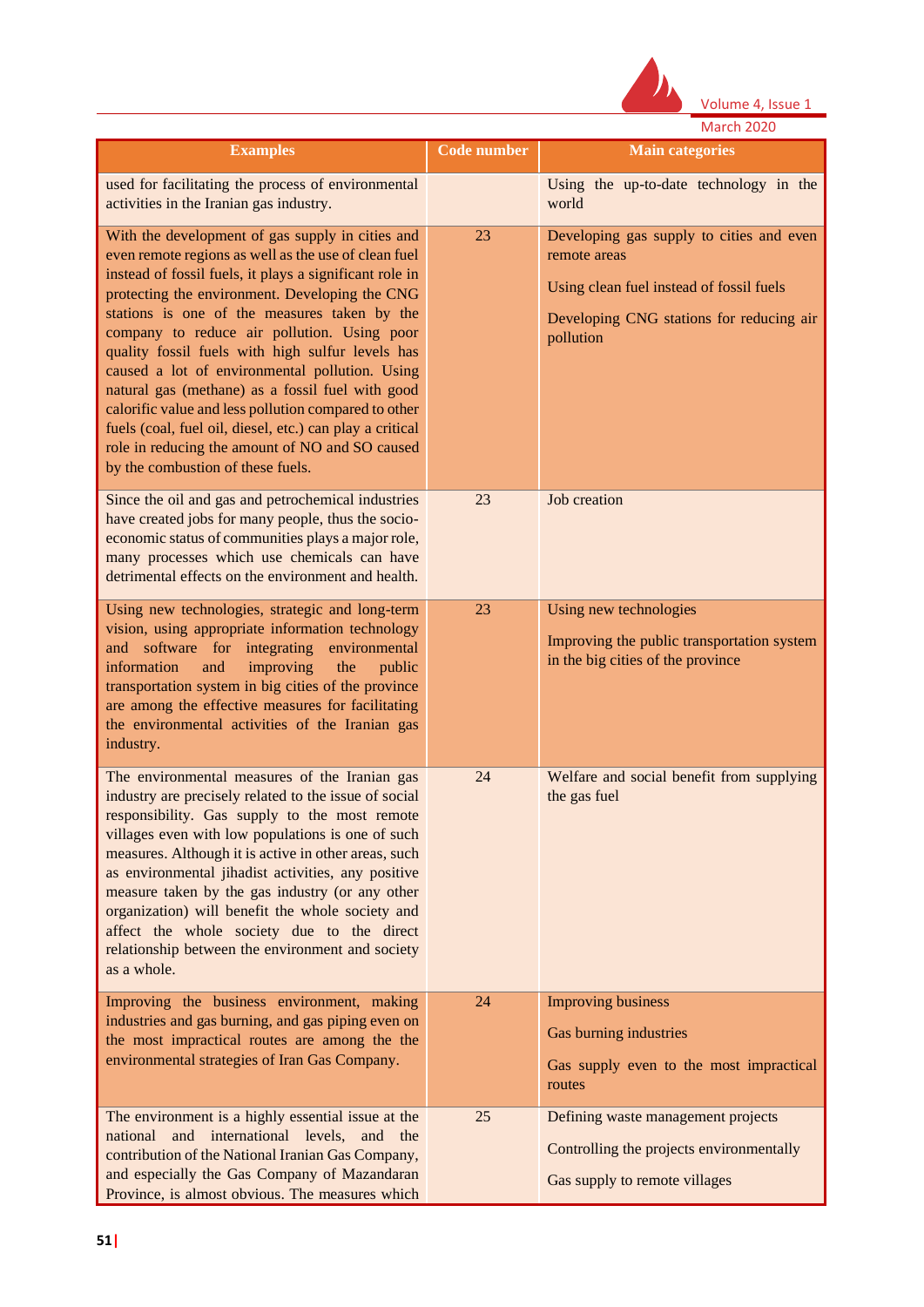| <b>Examples</b>                                                                                                                                                                                                                                                                                                                                                                                                                                                                                                                                                                          | <b>Code number</b> | <b>Main categories</b>                                                                                                                                          |
|------------------------------------------------------------------------------------------------------------------------------------------------------------------------------------------------------------------------------------------------------------------------------------------------------------------------------------------------------------------------------------------------------------------------------------------------------------------------------------------------------------------------------------------------------------------------------------------|--------------------|-----------------------------------------------------------------------------------------------------------------------------------------------------------------|
| were adopted to prevent the release of pollutants<br>into the environment in form of defining waste<br>management projects with the LCA method and<br>controlling projects from an environmental<br>perspective, etc. are among the measures used by<br>this organization. Increasing gas supply to the<br>remote villages which are far from the city and<br>located in the middle of forests and mountains,<br>causes no damage to forests and trees in the forest,<br>but prevents greenhouse gases and environmental<br>pollution.                                                   |                    |                                                                                                                                                                 |
| national<br>Preserving<br>the<br>capital<br>and<br>the<br>environment is one of the priorities in the National<br>Gas Company and all people are required to<br>observe it. Our goal is eliminating all of the<br>accidents which have adverse effects on people<br>environment. We move towards<br>the the<br>and<br>sustainable development, to increase productivity<br>and improve the quality of human resources by<br>modern standards. Evaluating the environmental<br>sustainability is one of the most significant tools in<br>the process of sustainable development planning. | 25                 | Eliminating all adverse effects on people<br>and the environment<br>Increasing productivity<br>Evaluating the environmental sustainability                      |
| Active presence of HSE representatives in all<br>fields and operations, allocation of budget and<br>separate resources for environmental protection,<br>formulation of rules related to environmental<br>effects as well as teaching culture to managers and<br>employees to protect the environment are regarded<br>as the effective measures and facilitate the process<br>of environmental activities of the Iranian gas<br>industry.                                                                                                                                                 | 25                 | Allocating environmental budget<br>Developing environmental regulations<br>Training managers and employees<br>Acculturalization among managers and<br>employees |

**Table 2.** Components and indicators of the pattern.

| <b>Indicator</b> (open coding)                                                                         | <b>Component (Axial Coding)</b>   |  |  |
|--------------------------------------------------------------------------------------------------------|-----------------------------------|--|--|
| Need to identify risks for supplying gas in impracticable areas                                        | <b>Services</b>                   |  |  |
| Reduction of noise in urban pressure reducing stations                                                 |                                   |  |  |
| Gas supply to industries, power plants and refineries                                                  |                                   |  |  |
| Gas supply to CNG stations                                                                             |                                   |  |  |
| Gas supply to various parts of the country, including forest and mountainous<br>regions                |                                   |  |  |
| Planning and controlling by the environmental unit of the gas organization                             |                                   |  |  |
| Improving the level of safety and health                                                               | Safety and health<br>requirements |  |  |
| Implementing the requirements of different standards in the field of health, safety<br>and environment |                                   |  |  |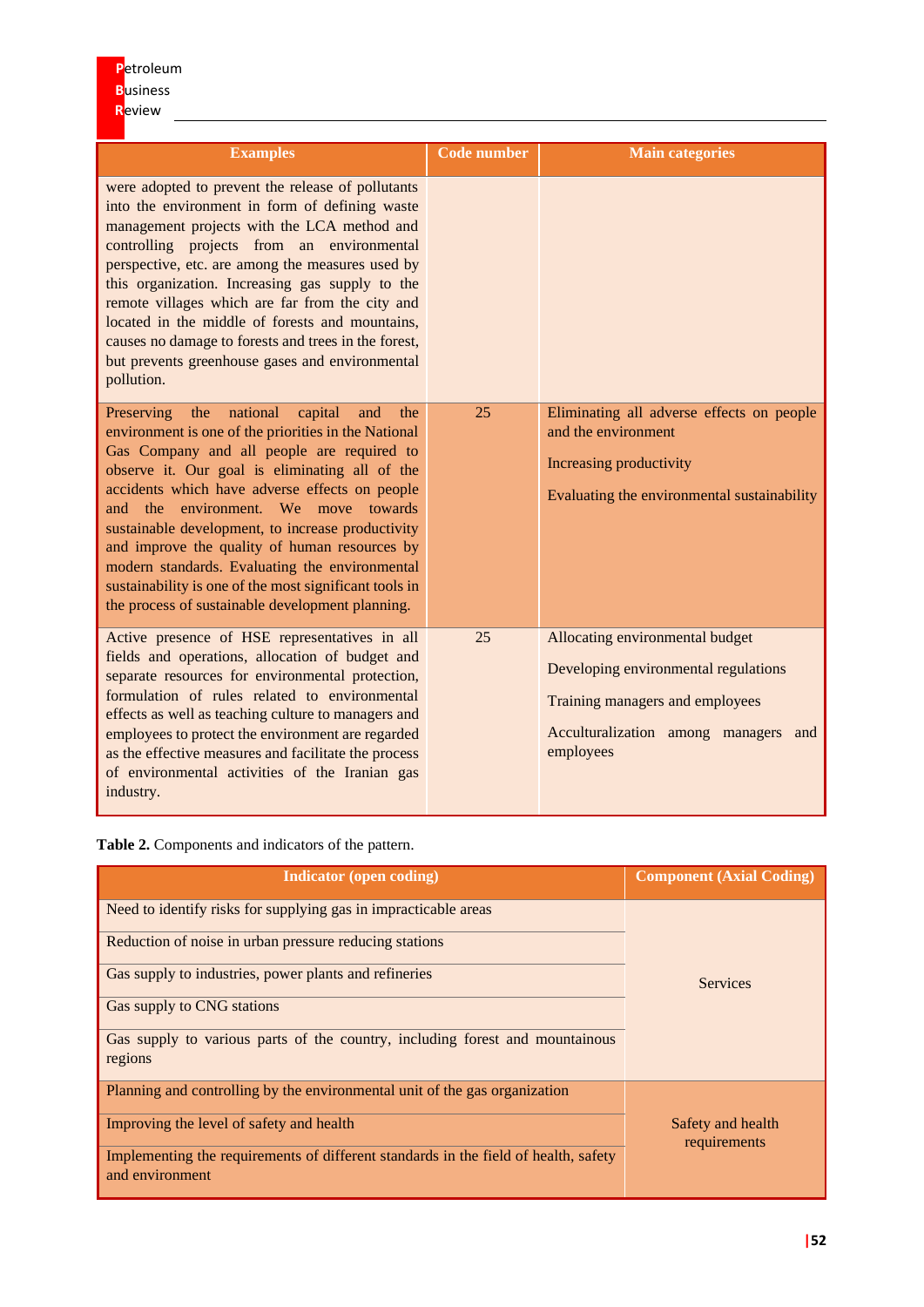

| <b>March 2020</b> |  |  |
|-------------------|--|--|
|                   |  |  |
|                   |  |  |

| <b>Indicator (open coding)</b>                                                                           | <b>Component (Axial Coding)</b>          |  |
|----------------------------------------------------------------------------------------------------------|------------------------------------------|--|
| Allocating adequate funds to health, safety and the environment                                          |                                          |  |
| Establishing health, safety and environment units for protecting the environment                         |                                          |  |
| Strengthening social, legal and environmental responsibilities                                           |                                          |  |
| Boom of local economy to reduce migration from villages to cities                                        |                                          |  |
| Reverse migration from city to                                                                           |                                          |  |
| village                                                                                                  | social responsibility                    |  |
| Compensating the destruction of natural resources after implementing projects                            |                                          |  |
| by planting alternative seedlings                                                                        |                                          |  |
| No cutting of trees and wood for home heating system                                                     |                                          |  |
| Responding to negative environmental effects                                                             |                                          |  |
| Compiling the environmental educational headlines                                                        |                                          |  |
| Using the potential of universities in implementing operational projects                                 |                                          |  |
| providing educational books and pamphlets and presenting them at schools                                 | Teaching and learning                    |  |
| Broadcasting the educational teasers on radio and television                                             |                                          |  |
| Training the gas company personnel                                                                       |                                          |  |
| Training programs for managers and personnel                                                             |                                          |  |
| Acculturalization about the environmental dimensions at the level of employees<br>and other stakeholders |                                          |  |
| Implementing incentive / punitive plans for personnel and contractors                                    | Acculturalization                        |  |
| Acculturalization on the significance of environmental measures                                          |                                          |  |
| Encouraging drivers to make their cars bi-fuel                                                           |                                          |  |
| Awareness of potential risk management                                                                   |                                          |  |
| Belief and commitment of senior management to accountability for people                                  | Managers' attitude and<br>awareness      |  |
| A fundamental change in senior managers' attitude                                                        |                                          |  |
| Using consultants with up-to-date knowledge                                                              |                                          |  |
| Change from speech to behavior about environmental issues                                                |                                          |  |
| Reduction of environmental slogans without action                                                        |                                          |  |
| Environmental studies and getting the necessary licenses before implementing the<br>project              |                                          |  |
| Providing the required environmental funding in the annual budgets                                       | Sustainable environmental<br>development |  |
| More studies on solutions to reduce environmental harms                                                  |                                          |  |
| Developing the management systems participation and health improvement                                   |                                          |  |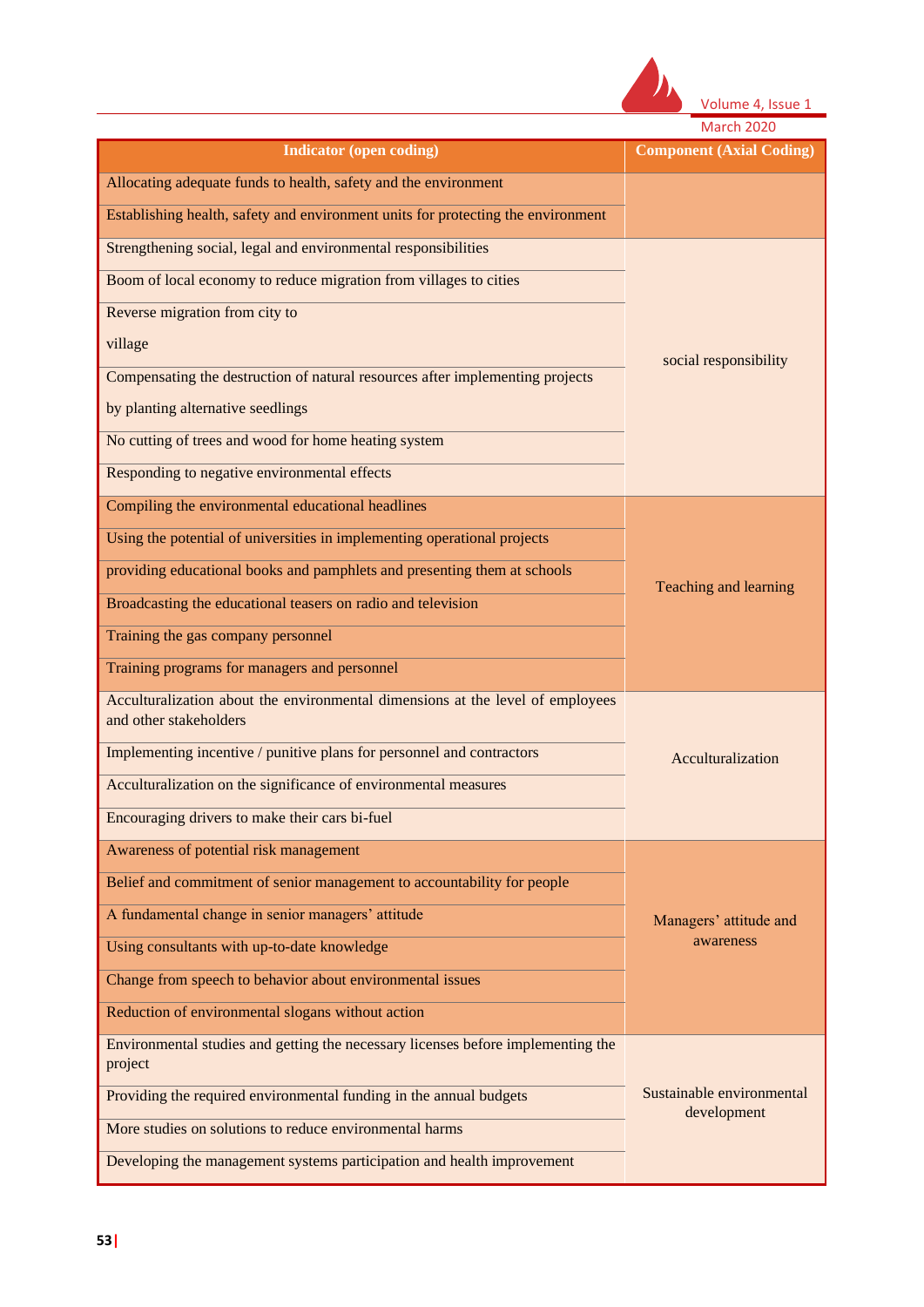| <b>Indicator (open coding)</b>                                                                              | <b>Component (Axial Coding)</b>                                    |  |
|-------------------------------------------------------------------------------------------------------------|--------------------------------------------------------------------|--|
| Developing the information systems and process mechanization                                                |                                                                    |  |
| Developing the successful research and behavioral Patterning                                                |                                                                    |  |
| Training the contractors                                                                                    |                                                                    |  |
| Forcing the contractors to protect the environment in executive contracts                                   | contractors                                                        |  |
| Continuous monitoring of contractors' performance in the effective implementation<br>of gas supply projects |                                                                    |  |
| Developing the CNG stations to reduce air pollution                                                         |                                                                    |  |
| Upgrading the gas equipment of major and minor subscribers                                                  | <b>Technical facilities and</b><br>equipment                       |  |
| Using new environmental technologies                                                                        |                                                                    |  |
| Creating leak detection technologies with the highest speed                                                 |                                                                    |  |
| Increasing the efficiency and survival of gas equipment supplies                                            |                                                                    |  |
| Protecting the pipelines against corrosion                                                                  | Technology and technical<br>operations                             |  |
| Correcting replacement and removal of filters related to pressure reducing stations                         |                                                                    |  |
| Appropriate replacement of trans and dirty oils and not draining and spilling it on<br>the soil             |                                                                    |  |
| In the format and extent described in the relevant ISO standard                                             | Medium- and long-term<br>policies of the Ministry of               |  |
| The real priority of environmental issues in five-year programs                                             |                                                                    |  |
| Effective communication and Patterning of projects conducted in other countries                             |                                                                    |  |
| Developing and explaining environmental regulations and instructions                                        |                                                                    |  |
| Developing the standards and criteria for energy consumption                                                |                                                                    |  |
| Developing a sustainable energy supply strategy                                                             | Energy                                                             |  |
| Covering villages and regions with 20 households                                                            |                                                                    |  |
| Macro policy making                                                                                         |                                                                    |  |
| Converting the country into a regional power up to                                                          |                                                                    |  |
| 1404                                                                                                        |                                                                    |  |
| Monitoring and measuring the environmental aspects of equipment in operation                                |                                                                    |  |
| Environmental evaluation of projects before design and implementation                                       |                                                                    |  |
| Reviewing environmental tips as required                                                                    | Continuous supervision and<br>evaluation of the project<br>process |  |
| Appropriate feasibility of projects                                                                         |                                                                    |  |
| Controlling the activities of the company through ISO                                                       |                                                                    |  |
| Supervising and controlling the proper drilling                                                             |                                                                    |  |
| Improving the heating and cooling efficiency at homes                                                       |                                                                    |  |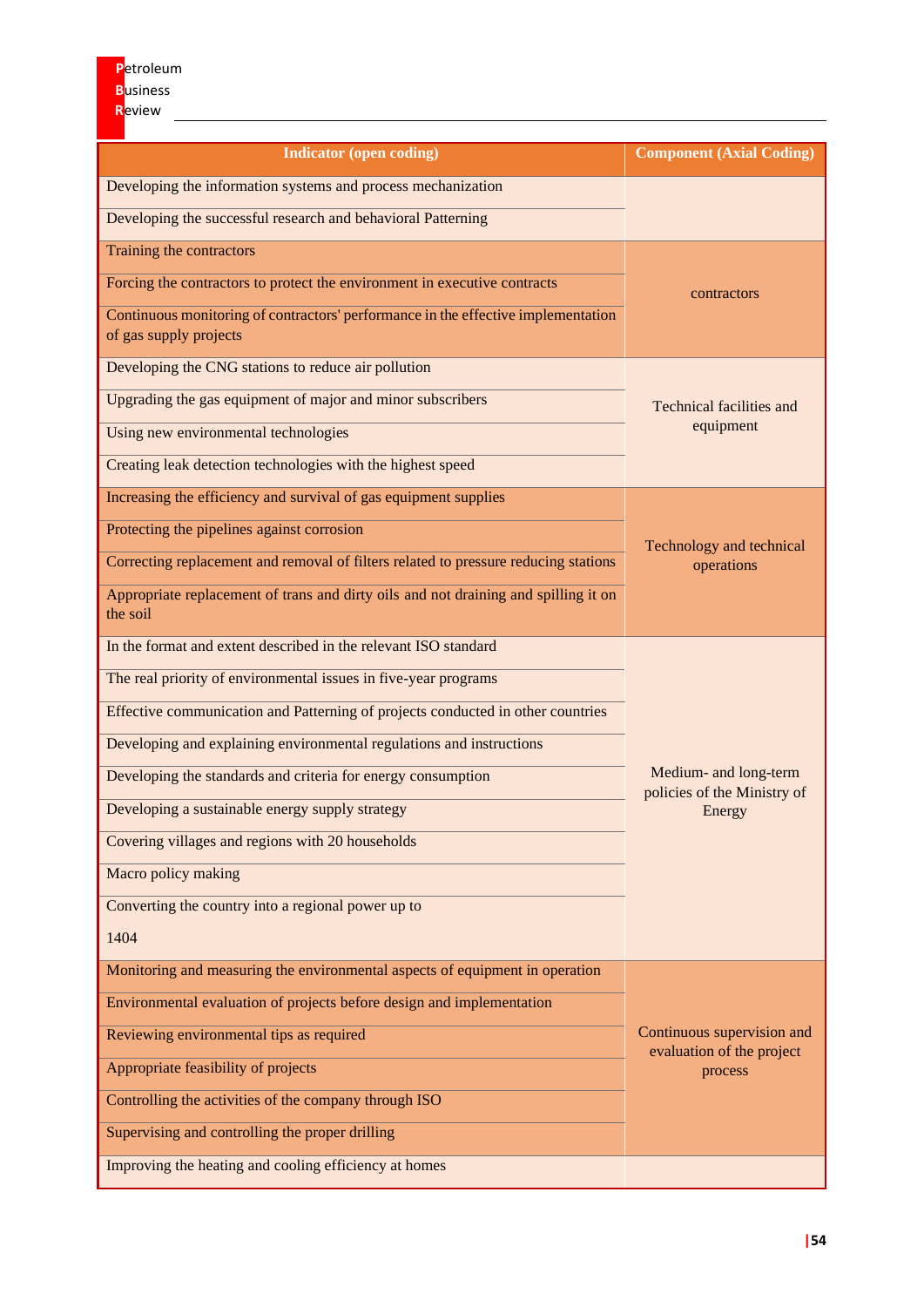

|                                                                                                                                                                                                                                                                                                                                                                                                                                                                                   | <b>March 2020</b>                                                |  |
|-----------------------------------------------------------------------------------------------------------------------------------------------------------------------------------------------------------------------------------------------------------------------------------------------------------------------------------------------------------------------------------------------------------------------------------------------------------------------------------|------------------------------------------------------------------|--|
| <b>Indicator (open coding)</b>                                                                                                                                                                                                                                                                                                                                                                                                                                                    | <b>Component (Axial Coding)</b>                                  |  |
| Limiting the use of forest wood for home heating by replacing gas<br>Using the clean fuel instead of fossil fuels (energy efficiency)<br>Optimizing the gas consumption of CGS pressure reducing stations<br>Recycling and recovery<br>Reducing the resource and energy consumption (energy efficiency)<br>Redesigning the gas-burning devices with high efficiency<br>Implementing the waste collection programs in the environment<br>Recovering the Thiol residue from barrels | Subscribers consumption<br>management programs                   |  |
| Preventing Thiol from falling to the ground during evacuation<br>Identifying and planning the environmental pollution control based on notifications<br><b>Flaring reduction</b><br>Wastewater management<br>Establishing a comprehensive waste management system<br>Establishing the management system and evaluating the material life cycle<br>Creating a carbon management unit<br>Managing the control of greenhouse gases and air pollutants                                | Pollutant management<br>programs                                 |  |
| Developing the clean fuel subscribers<br>Protecting the forests and environment in the implementation of projects<br>Environmental crises management<br>Increasing energy efficiency<br>Eliminating all adverse effects on people and the environment<br>Changing the gas company priority from the perspective of production to<br>environmentally friendly                                                                                                                      | Promoting the environmental<br>performance of the gas<br>company |  |
| <b>Job</b> creation<br><b>Business boom</b><br>Developing knowledge management<br>Reducing the fuel costs<br>Evaluating the environmental sustainability<br>Investing in the field of energy management<br>Convenience due to providing comfortable, cheap, and relatively clean fuel<br>Creating an open communication space inside and outside the organization for<br>achieving the goals                                                                                      | Moving towards sustainable<br>development                        |  |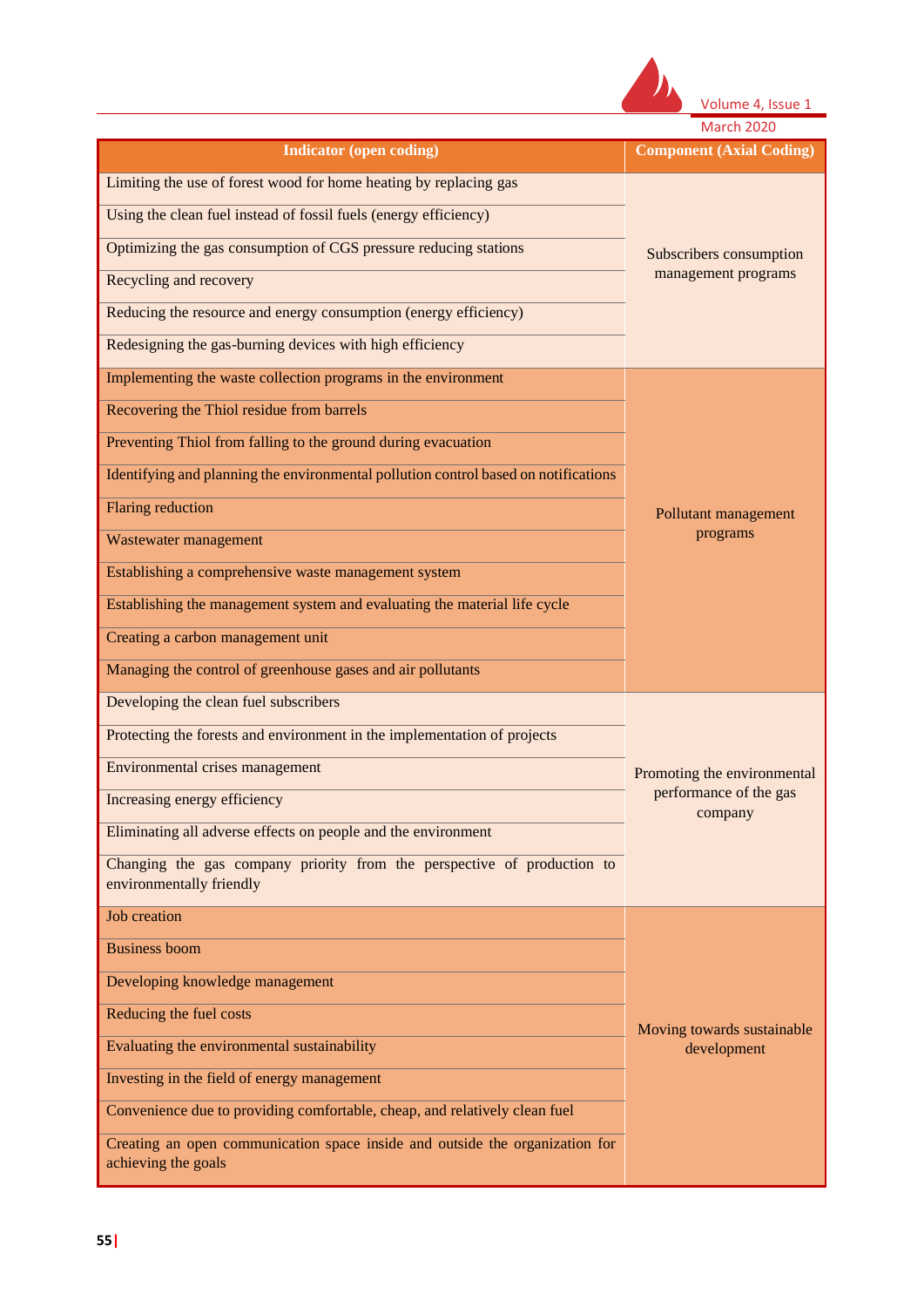| <b>Indicator</b> (open coding)                                               | <b>Component (Axial Coding)</b> |
|------------------------------------------------------------------------------|---------------------------------|
| Improving the public transportation system in the big cities of the province |                                 |

The final Pattern obtained from the qualitative analysis is displayed as follows:



# Figure 2. Paradigmatic pattern obtained from experts (Findings from the interview).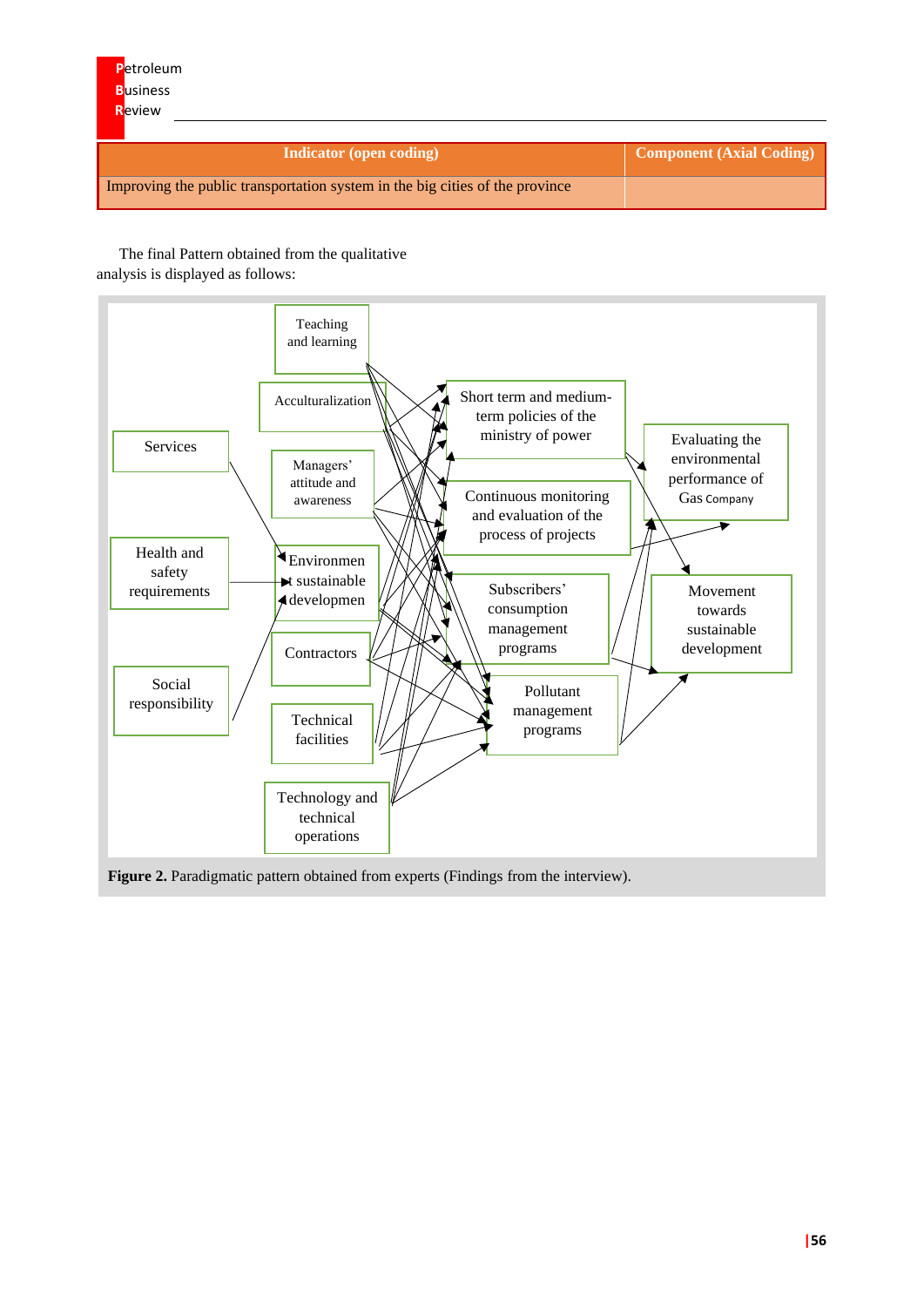

#### **8. Discussion and Conclusions**

The present study was an attempt to design an environmental model of sustainable development in the Iranian gas industry. The research falls within the category of qualitative studies built on grounded theory. The results showed that the environmental model of sustainable development in the Iranian gas industry consists of 15 dimensions namely 1.

Service-delivery mission, 2. Safety and health requirements, 3. Social responsibility, underlying conditions 4. Training and Learning, 5. Culture building, 6. Attitudes and knowledge of executives, intervention conditions 7. Contractors, 8. Technical facilities and equipment, 9. Technology and technical operations, Strategy 10. Mid-term and long-term policies of the Ministry of Energy, 11 Continuous monitoring and evaluation of the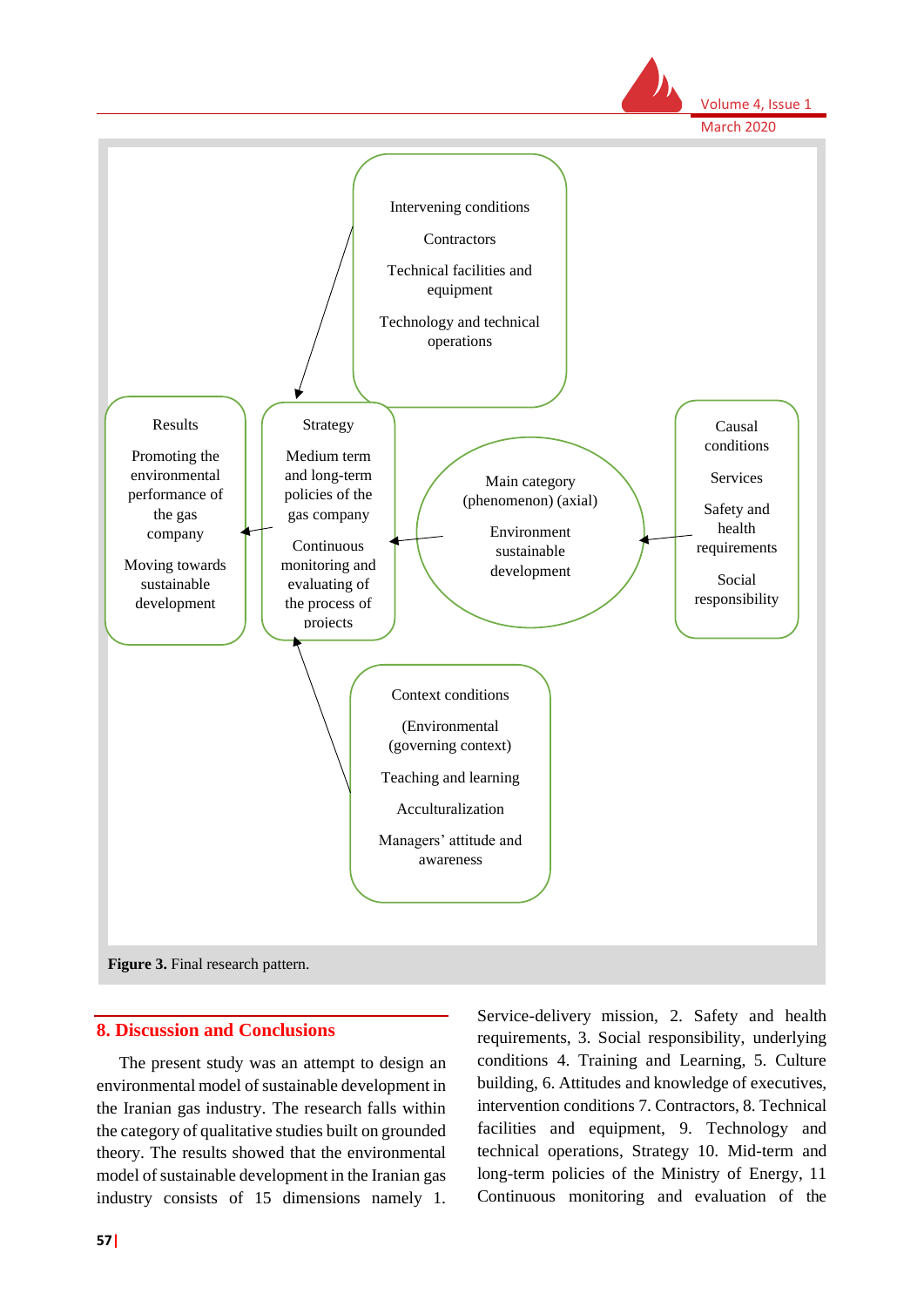**P**etroleum **B**usiness **R**eview

projects, 12. Consumption management programs, 13. Pollutant management programs and their consequences 14. Enhancement of Gas Company's environmental performance 15. Taking measures for sustainable development.

The findings of the present study are consistent with the findings of a study conducted by Pour-Ali et al. In fact, emphasis on health, education and welfare indices has a significant positive correlation with environmental performance. Moreover, according to Fathabadi, expert force training, development of the necessary structures and laws, using successful experiences in this field as well as the expert opinions can significantly contribute to promotion of environmental, social and cultural assessments. The findings of this article also showed that human resource management in general, and expert managers in particular, can be very helpful in this regard.

According to the findings of a study conducted by Azizi & Moghaddam's; lack of adequate attention to the life cycle of technology development projects and failure to consider adequate flexibility in project planning and management, the findings of the present study also showed that intervening conditions such as contractors, technical equipment and facilities, as well as technology and technical operations can play an effective role in this regard. Contrary to the findings of Azizi & Moghaddam, however, the intervening conditions don't really fall within the category of crucial condition.

On the other hand, Simon Tai & Li-Jung Wang showed that the interaction and cooperation of governments in the international arena can effectively contribute to mitigation of oil and gas pollutants. In fact, attempts made to solve the problem of pollutants in the oil and gas industry are doomed to failure as long as governments refuse to make measure to a achieve constructive interaction in the international arena. This point is actually trivial in comparison to the findings of the present study. In other words, the authors of the present study emphasize that sustainable development in the Iranian gas industry should be achieved through a multifaceted policy, and mere reliance on

interaction with governments in the international arena can't be helpful in this regard.

#### **References**

- Adams, Simon. (2006). Earth Science: An illustrated Guide to Science, New York NY: Chelsea House.
- Bargaoui, S., Liouane, N and Nouri, N. (2014). Environmental Impact determinants: An Empirical Analysis Based on the STIRPAT Pattern, Journal of Procedia - Social and Behavioral Sciences, (109), pp 449–458.
- Barrett, Ross and Worden, Daniel. (2014), Oil Culture. Minneapolis: University of Minnesota Press.
- Bazargan Harandi, Abas. (2018). Introduction to Qualitative and Mixed Methods: Common approaches in Behavioral Sciences, Tehran: Didar Publications.
- Corsatea Teodora, Diana and Giaccaria, Sergio. (2018). Market Regulation and environmental Productivity Changes in the Electricity and Gas Sector of 13 Observed EU Countries, Journal of Energy, (164), pp 1286–1297.
- Danaei Fard, Hasan and Eslami, Azar. (2011). Making the theory of Organizational Indifference: Using the Research Strategy of Grounded theory in Practice, Tehran: Imam Sadegh University Press.
- Danaeifard, Hasan, Emami Seyed Mojtaba. (2007). Qualitative Research Strategies: A feflection on Grounded theorizing, Journal of Management thought, 1 (2), pp 69–97.
- Firoozi, Mohammad Ali; Mohammadi Dehcheshmeh, Mostafa and Saeedi, Jafar. (2017). Evaluation of Environmental Sustainability Indicators with Emphasis on Air Pollution and Industrial Pollutants, Case Study: Ahvaz Metropolis, Quarterly Journal of Urban Ecology Research, 8(15), pp 13–28.
- Flick, Oveh (2018). An introduction to Qualitative Research, Translator: Hadi Jalili, Tehran: Ney Publications.
- Gal, Meredith; Burke, Walter and Gal, Joyce. (2014). Quantitative and Qualitative Methods in Educational Sciences and Psychology, (translated by Ahmad Reza Nasr et al.), Tehran: Samt Publications.